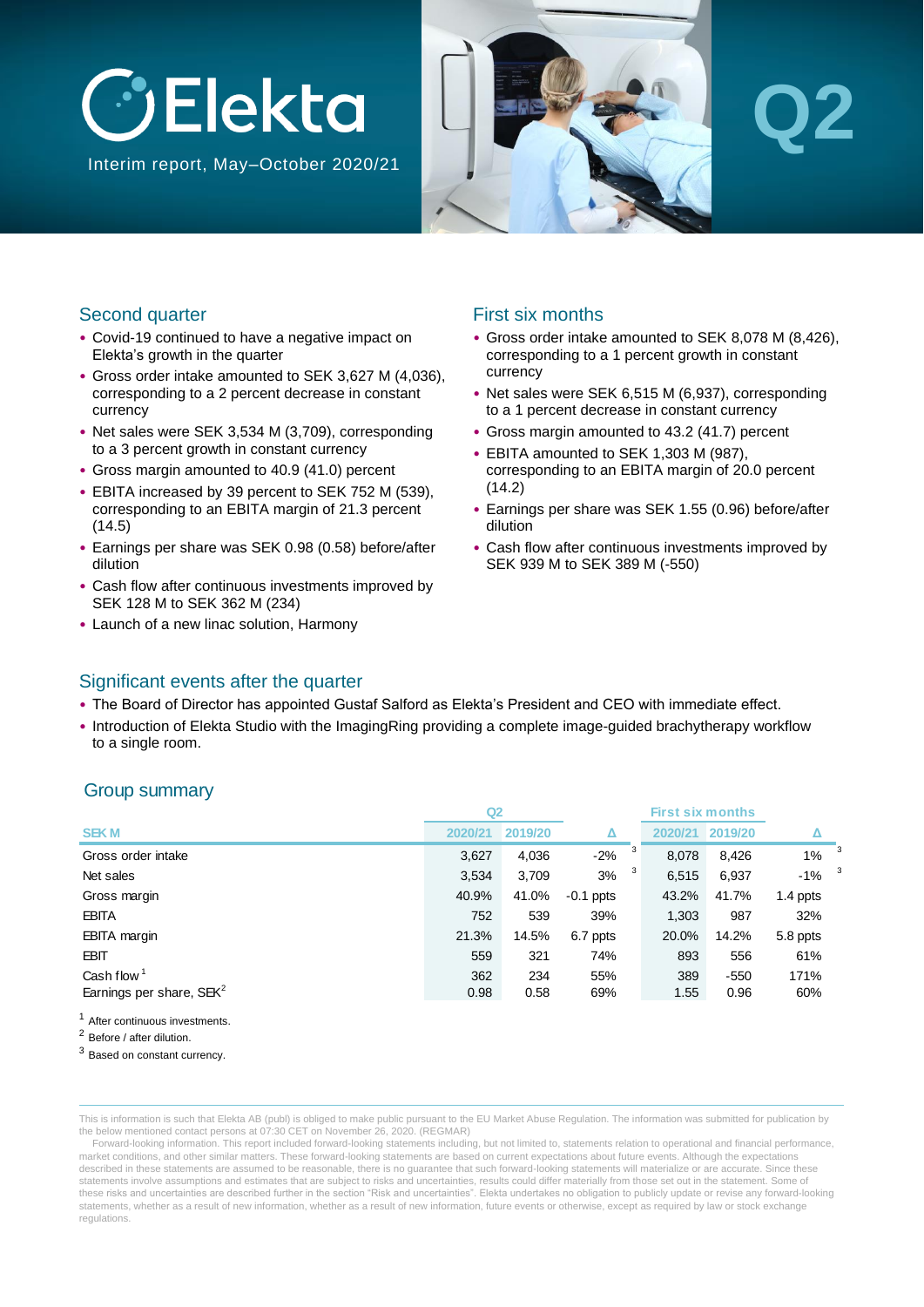#### **Second quarter**

# Stable performance during Covid

**In Elekta's second quarter, we managed to perform better than the overall radiotherapy market both in terms of orders and revenue despite continuous challenging circumstances. We also improved margins and stabilized cash flow. The launch of our new Harmony linac and regulatory clearances enhanced our product portfolio and strengthened our ability to deliver on our strategy of Precision Radiation Medicine.** 

#### Performing in challenging market conditions

During the quarter, we continued to experience an overall negative order impact due to lockdowns and reduced access to customers. The development was mixed. Emerging markets were particular challenging, whereas Europe returned to order growth and our global linac volumes grew and gained market share. We continued to drive revenue from our strong backlog, showing good growth in Asia Pacific and Europe with increased linac installations. I am proud that we continued to secure the full utilization of our installed base.

Due to the current travel restrictions many activities such as tradeshows and customer meetings have been moved to digital platforms. That, in addition to driving cost control measures, has resulted in lower expense levels. We are reinvesting some of these savings in improved digital ways of working to enable a lower sustainable cost base. Furthermore, we are driving initiatives to improve stability in cash flow, resulting in a positive operating cash flow in the quarter, and a cash conversion of more than 60 percent. For the first six months both EBITA margin and cash flow represented Elekta's best start of a fiscal year ever.

#### Helping clinicians improving patients' lives

For Elekta, Precision Radiation Medicine means delivering globally accessible, precise and personalized radiation therapy. We are in a better competitive situation than in many years and we are top two in all our segments, supported by new solutions. In September, we launched our new linac, Harmony. It is a solution balancing productivity, versatility and precision without compromise. We also received the EU certificate for Medical Device Regulation for the existing linac portfolio, a major undertaking for most medtech companies. Unity received regulatory clearance in China in August, opening the Chinese market for additional Unity orders. We continue to see strong potential and demand from the Chinese market, recently supported by the great interest for our solutions at the China International Import Expo (CIIE). In the US, we gave a strong performance at the ASTRO tradeshow, now fully digital, featuring further clinical evidence for Unity.

During Covid-19, our resilient service organization has never been more important. Service accounts for 40 percent of our revenue and is key for customer satisfaction – which has risen in the last quarters due to impressive efforts by our service team under very difficult circumstances. We are continuously improving our service processes with more innovation, automation and digitalization. I am pleased to see that the installed base and service revenue have been growing by 6 percent on a rolling twelve-month basis.

#### Continued uncertainty but strong long-term demand

We withdrew our outlook at the end of April and due to continued uncertainties related to the second wave of the pandemic we currently refrain from giving new guidance. We expect the new wave of lockdown measures to affect us in the third quarter with continued uncertainty in order growth and increased risk for delayed installations. We are also accelerating our innovation investments in our devices and software portfolio to strengthen future growth.

We remain strongly focused on delivering improved performance quarter by quarter. With further digitalization of our processes, supported by sustainability and resilience activities, we are prepared to return to growth when the market normalizes. We are convinced that the long-term trends such as lack of treatment capacity, as well as clinical trends like hypofractionation, will support customers' continued investments in high-end radiotherapy equipment. Elekta has a very important role in increasing access to cancer care around the world and expanding the importance of precision radiation medicine.

Gustaf Salford President and CEO



**Normal** level of machine uptime

**Launched** Harmony and received regulatory approval for Unity in China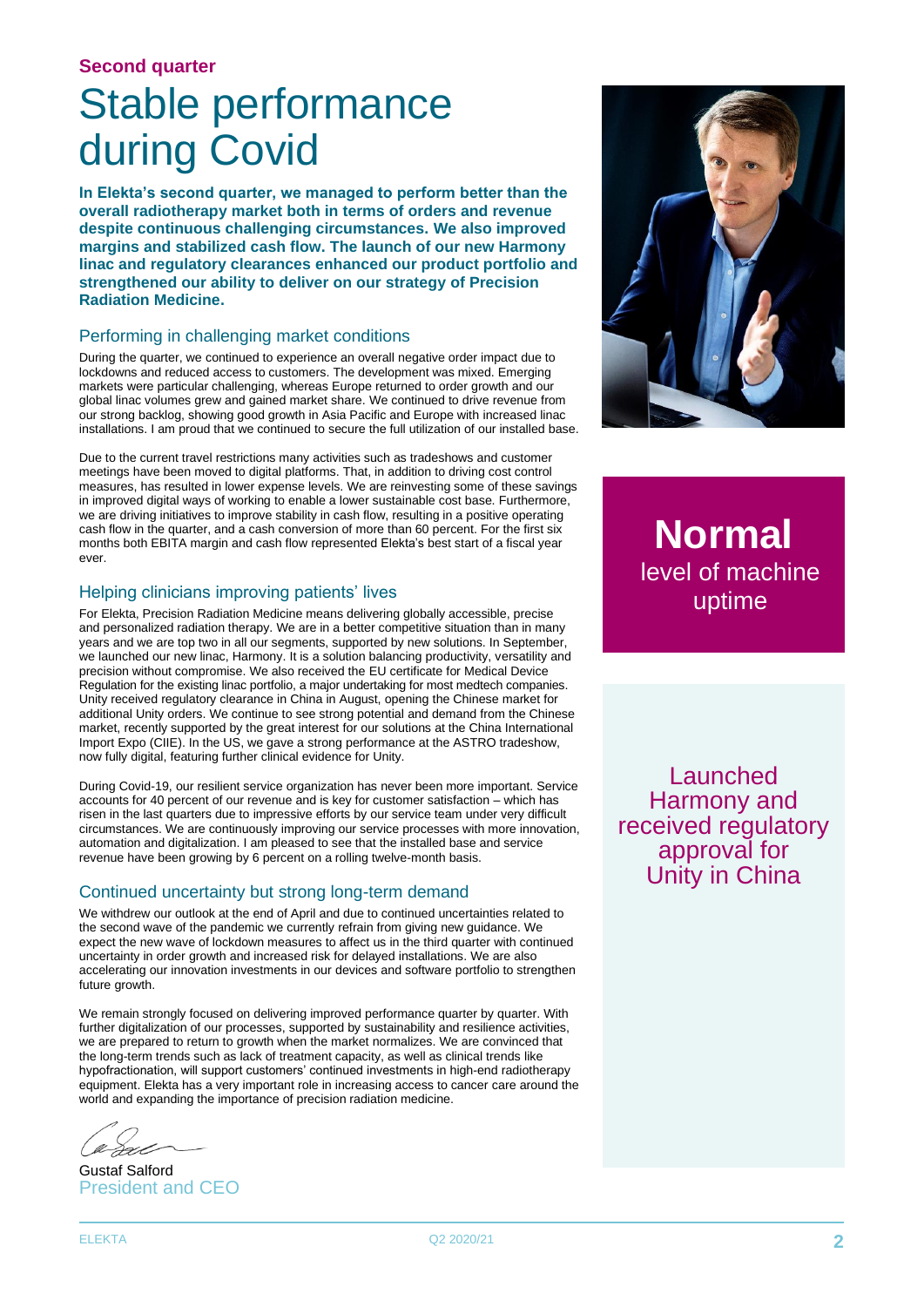# **Second quarter** Order intake and order backlog

The overall dampening effect of Covid-19 on market activity eased somewhat during the second quarter but still hampered order intake. In Europe there was even a positive effect initially though it worsened again towards the end of the quarter. Emerging markets faced the largest negative impact. Gross order intake decreased by 10 percent to SEK 3,627 M (4,036) and 2 percent based on constant currency. Growth was seen in the European market as well as in oncology informatic systems and linacs.

Order backlog was SEK 33,168 M, compared to SEK 34,689 M on April 30, 2020. Order backlog is converted at closing exchange rates, which resulted in a negative translation difference of SEK 2,245 M.

### Gross order intake

|                            |         | Q2      |                     |        |         | <b>First six months</b> |        |         |                                  |
|----------------------------|---------|---------|---------------------|--------|---------|-------------------------|--------|---------|----------------------------------|
| <b>SEKM</b>                | 2020/21 | 2019/20 | $\mathbf{\Delta}^n$ |        | 2020/21 | 2019/20                 |        | Δ       | Gross order<br><b>South Amer</b> |
| North and South<br>America | 925     | 1.202   | -12%                | $-23%$ | 2.653   | 2.265                   | 25%    | 17%     |                                  |
| Europe, Middle             |         |         |                     |        |         |                         |        |         | 3.000                            |
| East and Africa            | 1,428   | 1.256   | 20%                 | 14%    | 2.758   | 2.965                   | $-3%$  | $-7%$   | 2,500                            |
| Asia Pacific               | 1.274   | 1.579   | $-12%$              | $-19%$ | 2.667   | 3.196                   | $-12%$ | $-17\%$ | 2,000                            |
| Group                      | 3,627   | 4.036   | $-2%$               | $-10%$ | 8,078   | 8.426                   | 1%     | $-4%$   | 1.500                            |

<sup>1</sup> Based on constant currency.

### North and South America

North and South America had a negative order development of 12 percent in the second quarter based on constant currency. The decline was seen in both North and South America. However, the North American development was mainly driven by a strong order intake in Canada in the comparing quarter. The US orders were almost in line with the same quarter last year, driven by linacs, Unity and oncology information systems.

### Europe, Middle East and Africa (EMEA)

Order intake in Europe, Middle East and Africa had a growth of 20 percent in the second quarter based on constant currency. This growth was mainly driven by a growing European public market, with increasing linac orders strengthening our market shares. Good solution growth was seen in e.g. Southern and Eastern Europe as well as in France. Order intake in the Middle East and Africa also grew due to increased demand for cancer treatments in East and North Africa driven by established cancer treatment operators.

### Asia Pacific

Asia Pacific reported an order decrease of 12 percent in constant currency in the second quarter. There was a wide variety among regions and countries with challenges especially in emerging markets. Order values in China were in line with the same quarter last year. India, which continued to have a tough Covid situation throughout the quarter, had together with Taiwan, Japan and Malaysia decreased order intake. Some other countries reported good growth, among others Thailand and South Korea, which was driven by high-end linacs.

Gross order intake Group



#### **<sup>1</sup> Δ RTM FY 2019/20** South America Gross order intake North and



#### Gross order intake Europe, Middle East and Africa



#### Gross order intake Asia Pacific

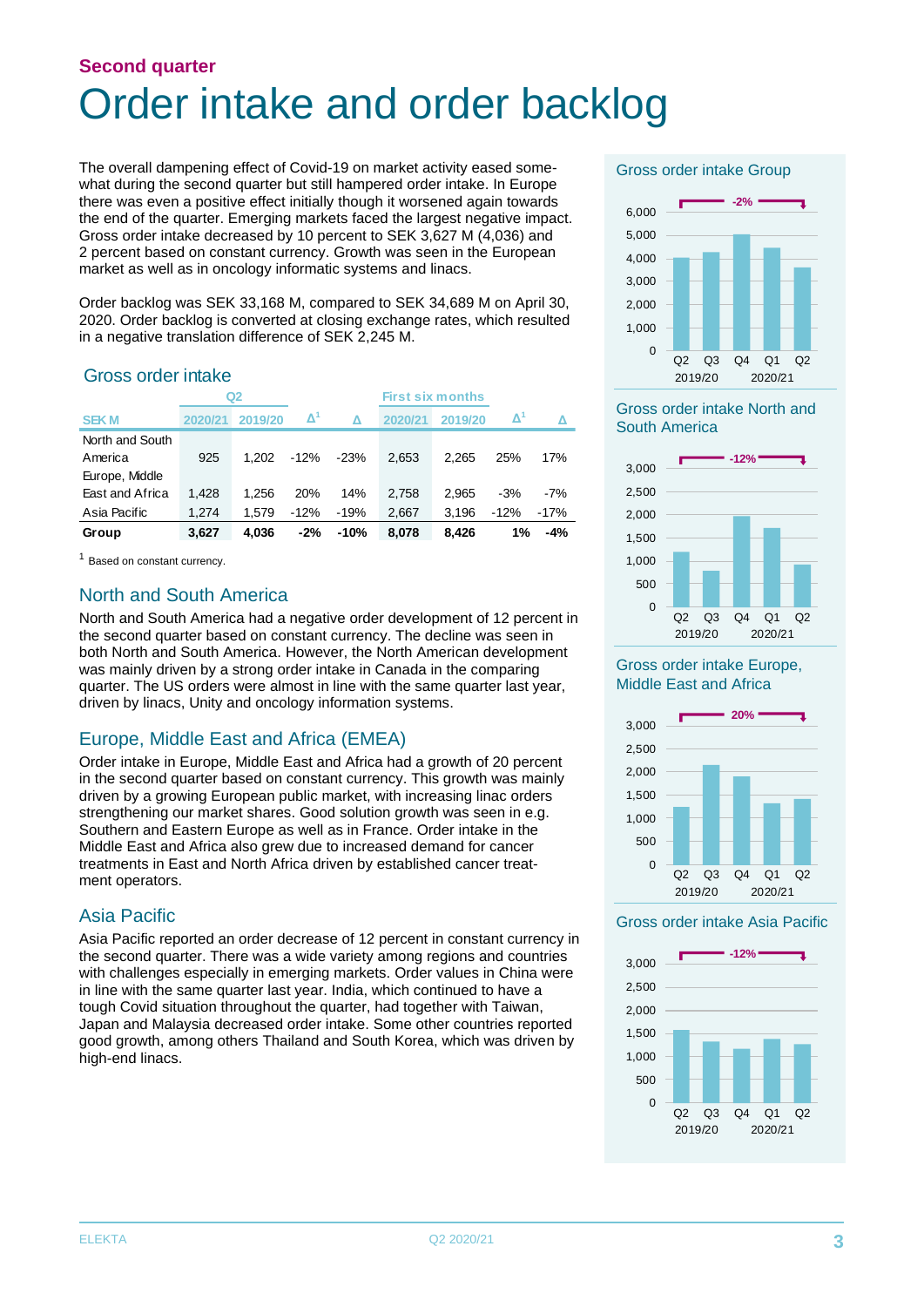# **Second quarter** Net sales

The pandemic continued to negatively affect net sales in the second quarter as travel restrictions as well as limited access to hospitals delayed installations. Net sales decreased to SEK 3,534 M (3,709) in the second quarter representing a decline of 5 percent, however, based on constant currency net sales grew by 3 percent.

Both service and solutions had a positive development in constant currency. Within solutions MR-Linac and Neuro showed good growth. Geographically, revenue growth varied widely, with two geographic areas reporting declining revenue while Asia Pacific delivered strong growth.

### Net sales per region

|                 |         | Q2      |       |        |         | <b>First six months</b> |       |       |                |
|-----------------|---------|---------|-------|--------|---------|-------------------------|-------|-------|----------------|
| <b>SEKM</b>     | 2020/21 | 2019/20 | Δ     |        | 2020/21 | 2019/20                 | V,    |       | Net sales by c |
| North and       |         |         |       |        |         |                         |       |       |                |
| South America   | 906     | 1.208   | -16%  | $-25%$ | 1,851   | 2.218                   | -10%  | -17%  |                |
| Europe, Middle  |         |         |       |        |         |                         |       |       | 4.500          |
| East and Africa | 1,262   | 1,390   | $-4%$ | $-9%$  | 2.370   | 2.548                   | $-3%$ | $-7%$ | 4,000          |
| Asia Pacific    | 1,367   | 1.111   | 32%   | 23%    | 2.294   | 2.171                   | 11%   | 6%    | 3,500          |
| Group           | 3,534   | 3.709   | 3%    | $-5%$  | 6,515   | 6.937                   | $-1%$ | -6%   | 3,000          |
|                 |         |         |       |        |         |                         |       |       | 2.500          |

<sup>1</sup> Based on constant currency.

### North and South America

In the second quarter North and South America had a negative net sales development of 16 percent based on constant currency. Installation were delayed in both North and South America, which drove the decline in revenue. Despite a negative development in most countries, Canada reported good growth, driven by linac installations.

# Europe, Middle East and Africa (EMEA)

In EMEA, net sales decreased by 4 percent in constant currency. Whereas Europe had good growth, emerging markets in the Middle East and Africa reported declining revenue. Negative development was seen in areas such as South Africa, some West African nations, Egypt and Turkey. In Europe the largest growth was seen in countries that were hit early by the pandemic e.g. Spain, Italy and France.

### Asia Pacific

Net sales in Asia Pacific grew by 32 percent based on constant currency. Most large radiotherapy markets in the region reported a positive development in the quarter, among others Japan and Hong Kong. China grew by over 50 percent and revenue in India grew despite continuous quarantine rules.

3% net sales growth



#### Net sales by RTM



>50% net sales growth in China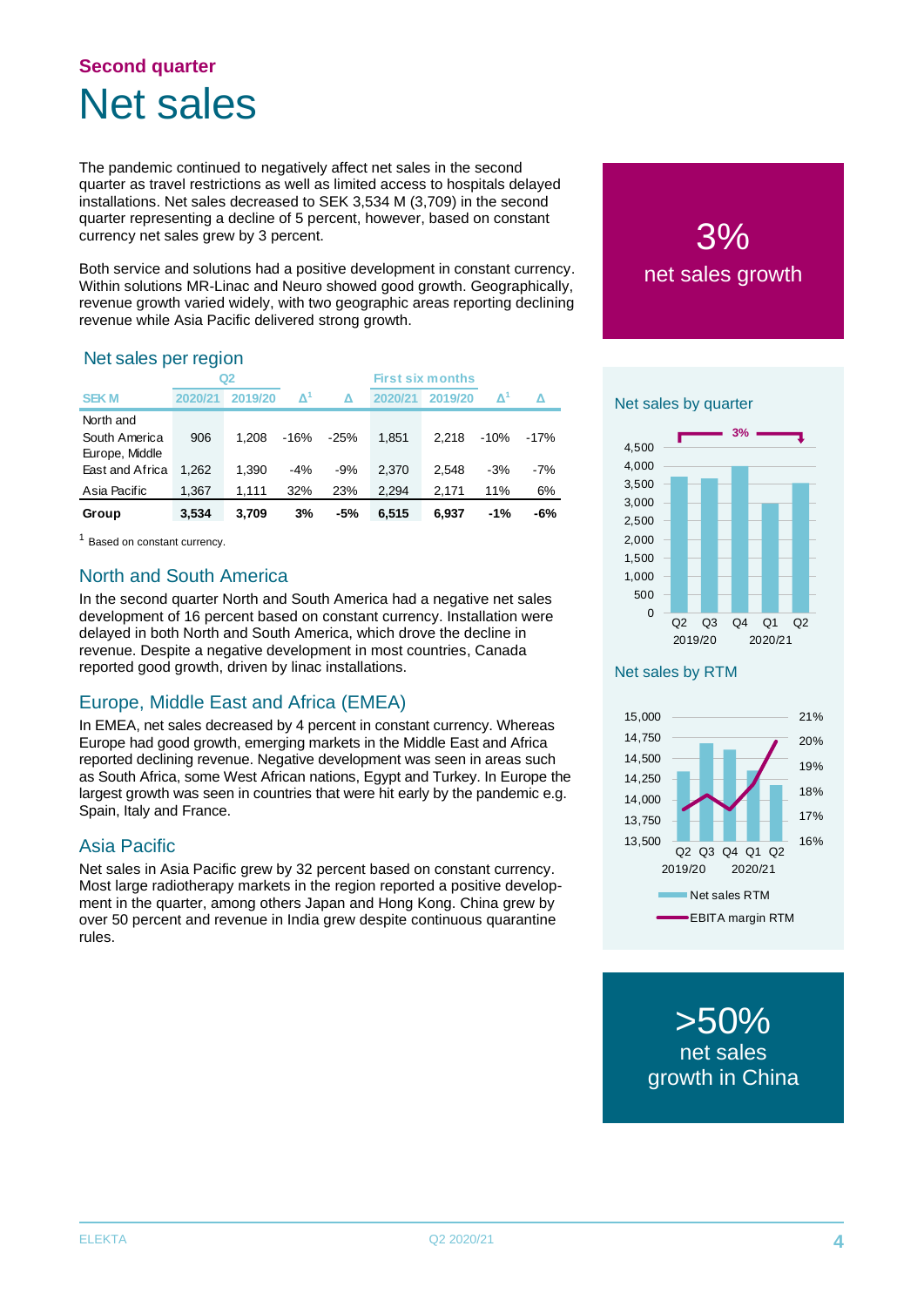# **First six months** Net sales

### Solutions and service sales

For the first six months net sales were almost flat compared to the same period last year. Revenue from solutions decreased by 5 percent, although with good growth in MR-linac and Neuro. Service had a positive performance with a growth rate of 6 percent, with increased service revenue in all business lines. At the end of the period Elekta had an installed base of approximately 6,600 devices, of which approximately 1,900 units were afterloaders.

#### Net sales per product

|              | Q2      |         |    |       |         |         |        |        |
|--------------|---------|---------|----|-------|---------|---------|--------|--------|
| <b>SEK M</b> | 2020/21 | 2019/20 | Δ  |       | 2020/21 | 2019/20 |        |        |
| Solutions    | 2,136   | 2.249   | 2% | $-5%$ | 3.687   | 4.107   | $-5%$  | $-10%$ |
| Service      | 1.398   | 1.460   | 4% | -4%   | 2.828   | 2.831   | 6%     | 0%     |
| <b>Total</b> | 3,534   | 3,709   | 3% | $-5%$ | 6.515   | 6.937   | $-1\%$ | -6%    |

<sup>1</sup> Based on constant currency.

# **Earnings**

Gross margin was 43.2 percent (41.7) in the first six months. The increase compared to last year was mainly due to a favorable mix between solutions and service as well as product mix.

Operating expenses decreased by 10 percent in constant currencies. The decrease was driven by lower selling expenses due to Covid-19. R&D expenditure, adjusted for the net of capitalization and amortization of R&D costs described below, amounted to SEK 710 M (715), equal to 11 percent (10) of net sales. On a rolling twelve months basis gross R&D expenditure to net sales was 10 percent (10).

EBITA was SEK 1,303 M (987) representing a margin of 20.0 percent (14.2). The improvement in EBITA margin is explained by the higher gross margin and lower selling expenses, but also from increased capitalization compared to last year from current R&D projects. The effect from changes in exchange rates was SEK -11 M. Operating result (EBIT) was SEK 893 M (556).

Net financial items amounted to SEK -121 M (-81). The increase was mainly an effect of lower interest income due to lower interest rates, but also an effect from marginally increased interest expenses as a result of a higher level of gross debt. Profit before tax amounted to SEK 773 M (475) and tax amounted to SEK -182 M (-107), representing a tax rate of 23.5 percent (22.5).

Net income amounted to SEK 591 M (368) and earnings per share amounted to SEK 1.55 (0.96) before and after dilution. Return on shareholders' equity amounted to 16 percent (15) and return on capital employed was 13 percent (13).

# 20.0% EBITA margin

### **EBITA**



10% R&D expenditure of net sales, RTM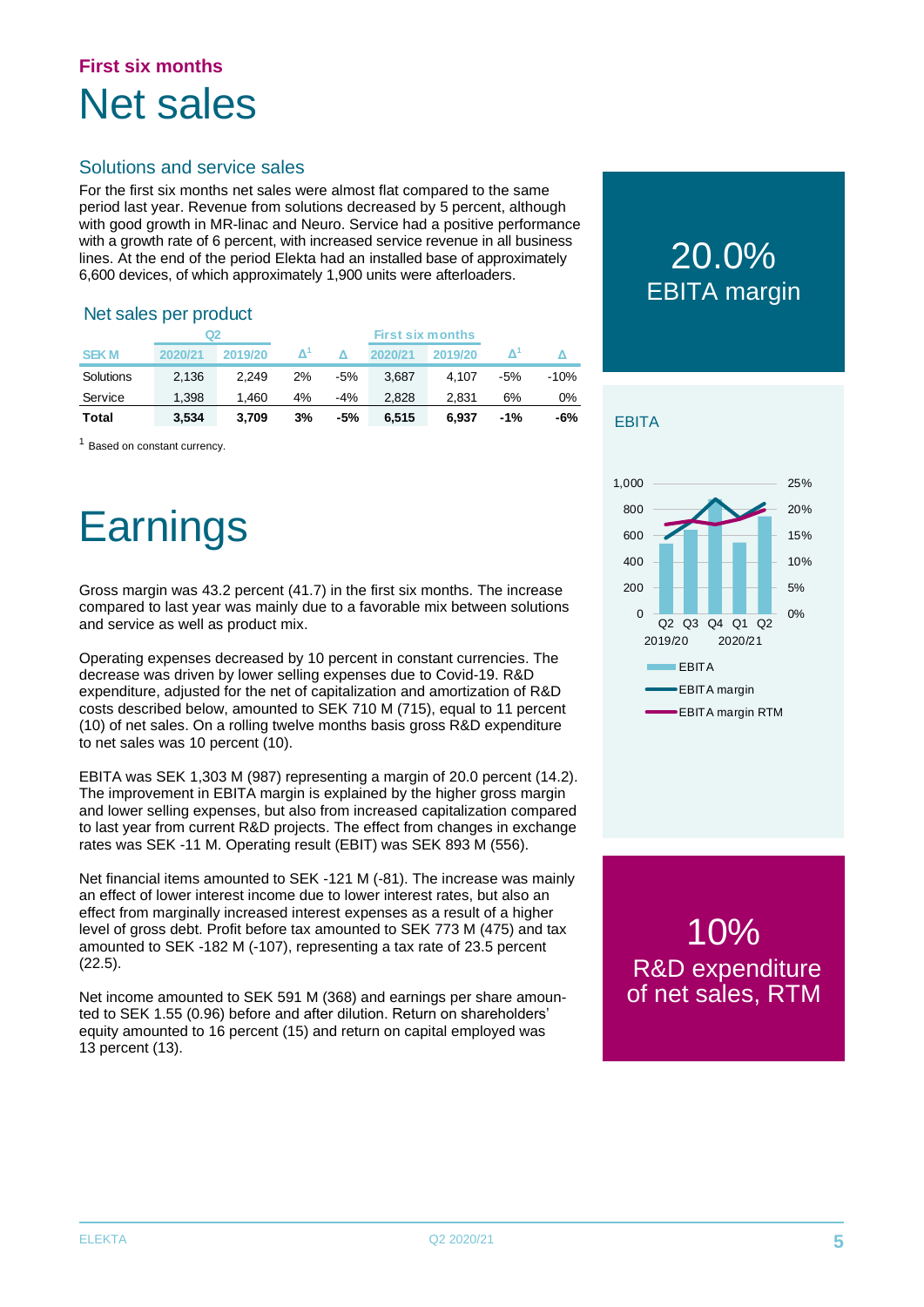### **First six months**

# Investments and amortization/depreciation

The net development costs in the R&D function decreased to SEK -18 M (-51). This was explained by higher capitalization levels for R&D projects compared to last year.

|                |         | Q2      | <b>First six months</b> |         |
|----------------|---------|---------|-------------------------|---------|
| <b>SEKM</b>    | 2020/21 | 2019/20 | 2020/21                 | 2019/20 |
| R&D, net       | $-18$   | $-51$   | $-53$                   | $-132$  |
| Capitalization | 144     | 135     | 293                     | 236     |
| Amortization   | $-162$  | $-185$  | $-346$                  | $-368$  |
| Other, net     | $-1$    | -1      | $-2$                    | $-2$    |
| Total, net     | $-19$   | -52     | -56                     | -134    |

**Improved** cash flow

Investments in intangible assets amounted to SEK 295 M (238). The increase was mainly related to the acquisition of Kaiku Health. Investments in tangible assets were SEK 63 M (102). Amortization of intangible assets and depreciation of tangible fixed assets amounted to a total of SEK 604 M (620).

# Cash flow

Cash flow from operating activities was SEK 746 M (-210). Cash flow after continuous investments was SEK 389 M (-550). The strong improvement in cash flow was mainly due to higher earnings and a lower increase in working capital compared to last year, see working capital section below.

### Cash flow (extract)

|                                   |         | Q2      |         | <b>First six months</b> |
|-----------------------------------|---------|---------|---------|-------------------------|
| <b>SEKM</b>                       | 2020/21 | 2019/20 | 2020/21 | 2019/20                 |
| <b>Operating cash flow</b>        | 804     | 614     | 1.334   | 1,008                   |
| Change in w orking capital        | $-269$  | -194    | $-588$  | $-1,218$                |
| Cash flow from operating          |         |         |         |                         |
| activities                        | 535     | 419     | 746     | -210                    |
| Continuous investments            | $-173$  | -185    | $-358$  | -340                    |
| <b>Cash flow after continuous</b> |         |         |         |                         |
| investments                       | 362     | 234     | 389     | -550                    |
|                                   |         |         |         |                         |
| Operational cash conversion       | 63%     | 66%     | 50%     | $-18%$                  |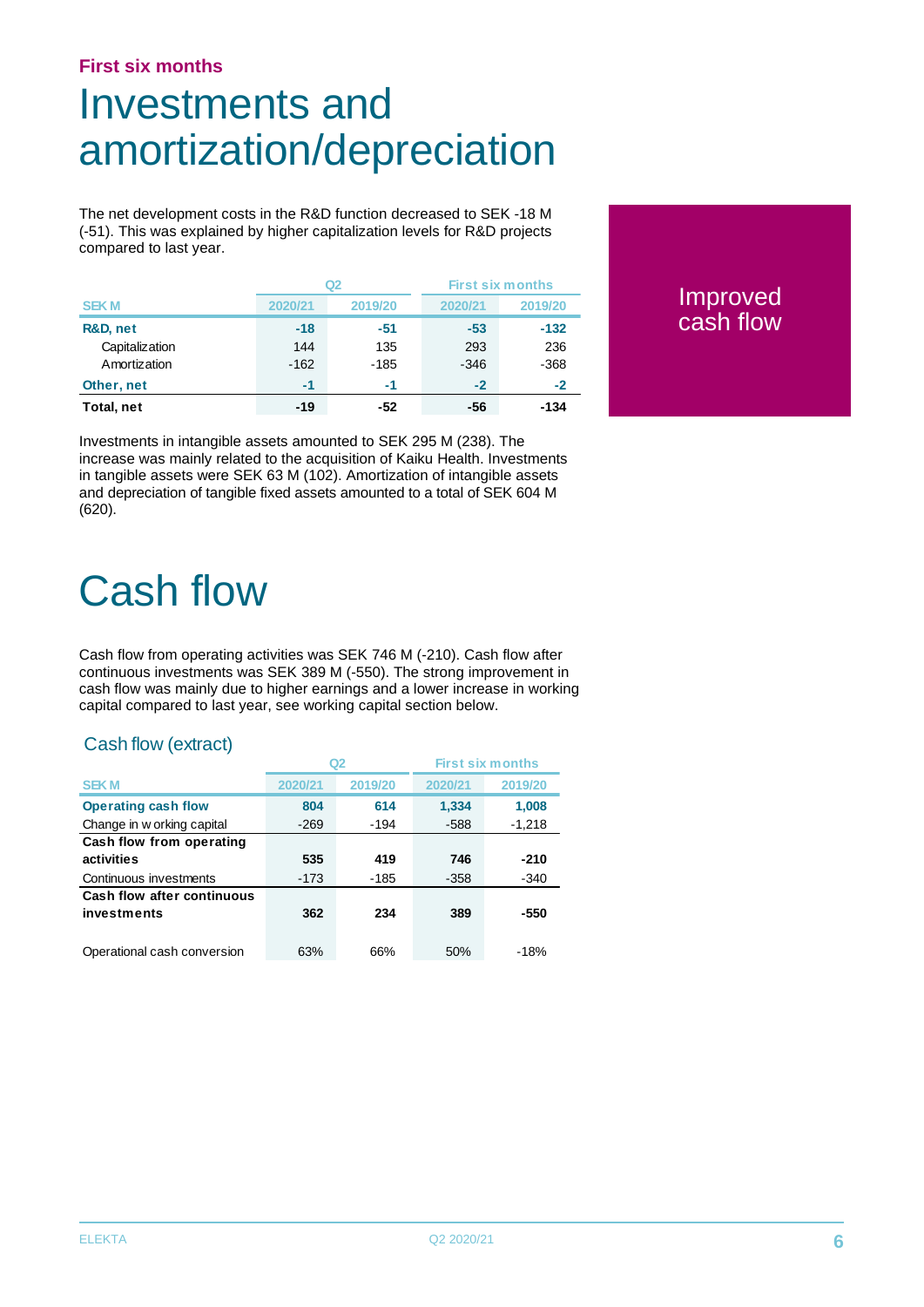# **First six months** Working capital

Net working capital increased by SEK 573 M for the period to SEK -398 M (-971) corresponding to -3 (-7) percent of net sales on a rolling twelve months basis. Compared to last year all major working capital items decreased except for accrued income, which is mainly related to projects in China and Japan. Payables have decreased as a result of Covid-19 precautionary action to lower procurement. The positive impacts from inventory were related to a normalization after previous build-up. All individual working capital items were impacted by currency movements while the net effect on working capital from currencies was limited. For more information, see page 27.

# Financial position

Cash and cash equivalents and short-term investments amounted to SEK 3,913 M (3,090). Interest-bearing liabilities excluding lease liabilities amounted to SEK 5,862 M (4,599). Net debt amounted to SEK 1,949 M (1,510). During the second quarter the revolving credit facility of SEK 2 billion was repaid. Net debt in relation to EBITDA was 0.60 (0.56 per April 30, 2020). The average maturity of interest-bearing liabilities was 3.2 years.

### Net debt

|                                         | <b>Oct 31</b> | <b>Oct 31</b> | <b>Apr 30</b> |
|-----------------------------------------|---------------|---------------|---------------|
| <b>SEKM</b>                             | 2020          | 2019          | 2020          |
| Long-term interest-bearing liabilities  | 4,983         | 3.137         | 7,101         |
| Short-term interest-bearing liabilities | 879           | 1,462         | 1,001         |
| Cash and cash equivalents and           |               |               |               |
| short-term investments                  | $-3,913$      | $-3,090$      | $-6,470$      |
| Net debt                                | 1,949         | 1,510         | 1,632         |
| Long-term lease liabilities             | 908           | 1,038         | 1,043         |
| Short-term lease liabilities            | 198           | 217           | 213           |
| Net debt including lease liabilities    | 3,056         | 2.764         | 2,888         |

The exchange rate effect from the translation of cash and cash equivalents amounted to SEK -223 M (17). The translation difference in interest-bearing liabilities amounted to SEK -200 M (25).



**Continued** strong liquidity and long-term financing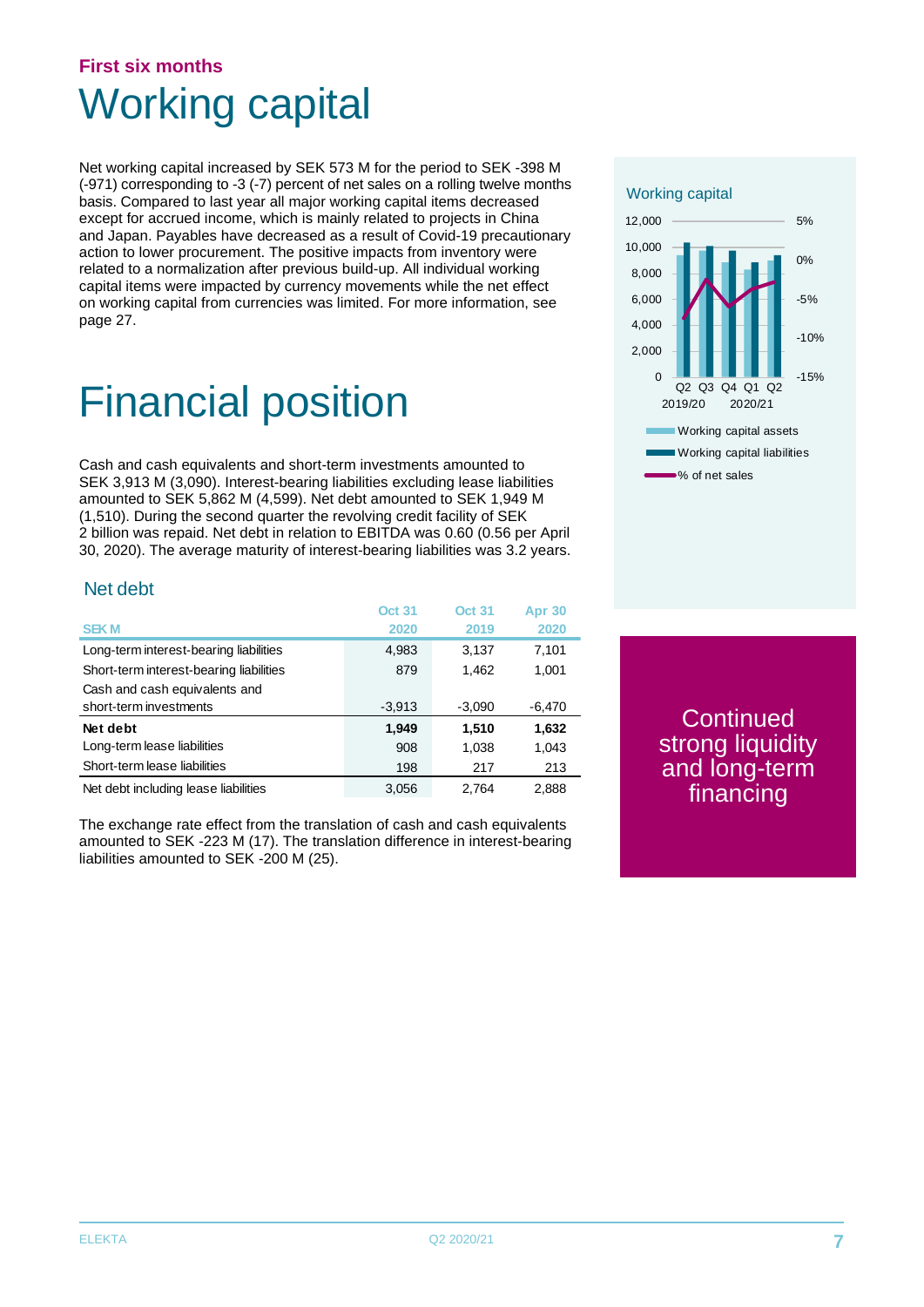# **First six months** Risk and uncertainties

Elekta's presence in a large number of geographical markets exposes the Group to political and economic risks on a global scale and/or in individual countries. For more details, please see Annual Report 2019/20, page 30.

### Impact from Covid-19

Due to ongoing uncertainties related to the development of the Covid-19 pandemic, Elekta has not published an outlook for the fiscal year 2020/21. A guidance will be published when it is possible to further quantify the future impact of Covid-19 on the radiation therapy market and the effect on Elekta's business.

Covid-19 continued to have a negative impact on Elekta's growth in the Second quarter. Overall, Elekta has managed relatively well through the crisis, balancing the safety of employees with the commitments to customers and their patients. The treatment utilization rate in Elekta's installed base has been maintained at normal levels. The production sites of linacs in Crawley, UK and Beijing, China are fully operational as are the production facilities of Brachy in the Netherlands and Neuro in Sweden. The continuity of Elekta supply chain has benefitted from a dual source strategy and the fact that Elekta and its suppliers being labelled essential business by relevant government authorities. There are no major short-term supply issues.

Elekta has not received any government grants in Sweden. On a global basis Elekta has received government grants amounting to approximately SEK 40 M during the first six months of 2020/21.

# Significant events

### Second quarter

### Changes in Executive Management

In August, the reporting lines of two members of the Executive Management changed: Steve Wort, now SVP and Head of Supply Chain, Linac Solution as well as Caroline Mofors, SVP Chief Compliance & Integrity Officer. Consequently, they stepped down from the management team. After these organizational changes, the Executive Management team consists of 15 members.

### Elekta Unity receives clearance by China's NMPA

In August, Elekta Unity received clearance from the National Medical Products Administration (NMPA), clearing the technology for clinical use in China. Elekta Unity has followed strict clinical trials in top Chinese hospitals for nearly two years after its introduction, according to new NMPA guidelines.

### MDR certificates for the linac portfolio

In September, Elekta received the EU Medical Device Regulation (EU MDR) certificate for its flagship linear accelerator portfolio. The EU MDR will become effective in May 2021, followed by a transition period until May 2024. Its purpose is to ensure that medical devices are introduced to and sold on the market within a robust, transparent and sustainable regulatory framework.

Find more detailed information about our policies in the Annual Report 2019/20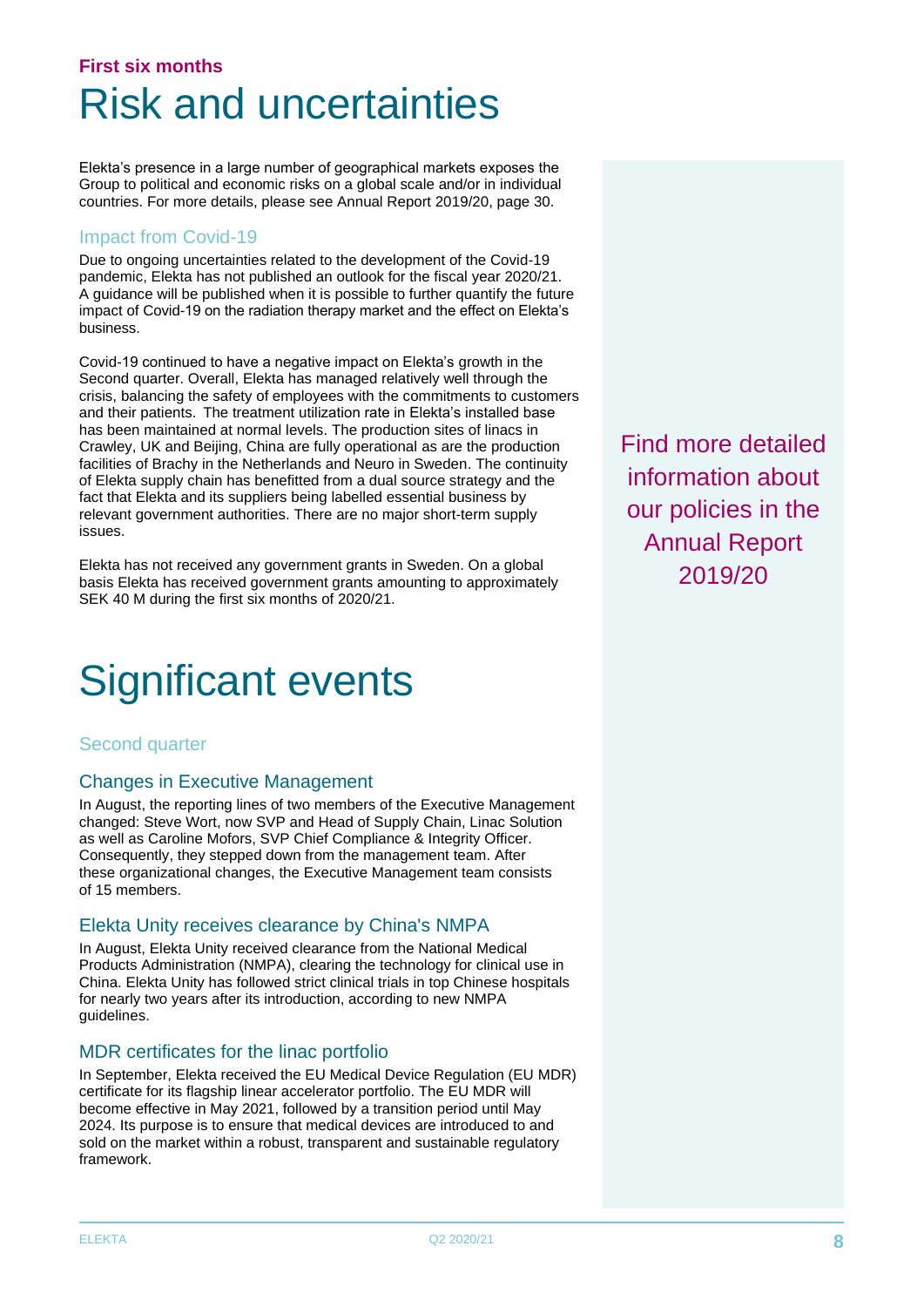#### Elekta introduces Harmony

In September, Elekta Harmony was launched, a linear accelerator designed to meet healthcare centers' need for a productive, precise and versatile radiotherapy treatment system. Harmony is a system for both mature and developing markets, with its comprehensive capabilities combined with a shorter treatment slot of up to 25 percent, and a 30 percent smaller footprint than Elekta's other linacs.

### First quarter<sup>1</sup>

- Dr Richard Hausmann resigned as President and CEO
- Changes in Executive Management (Andrew Wilson and Larry Biscotti became permanent members, Oskar Bosson left Elekta)
- Acquisition of Kaiku Health
- GenesisCare made major investment in Elekta cancer treatment equipment
- Elekta launched Leksell Gamma Knife Lightning

# Legal disputes<sup>2</sup>

#### humediQ

As previously reported humediQ GmbH (now Livian GmbH) has initiated an arbitration against Elekta group companies. The oral hearing in the arbitration was held in October 2019 and final submissions have been made. Elekta is of the opinion that all claims raised in the arbitration are unjustified and baseless. The timing for the arbitral award continues to more forward and Elekta expects the arbitral award during the remainder of 2020.

# **Employees**

The average number of employees during the period was 4,073 (3,988). The average number of employees in the Parent Company was 44 (40).

# Shares

Total number of registered shares on October 31, 2020 was 383,568,409 of which 14,980,769 were A-shares and 368,587,640 B-shares. On October 31, 2020 1,485,289 shares were treasury shares held by Elekta.

 $2$  The material legal disputes reported here are either new cases or previous cases with changes in the interim period. For previous reported cases please see Elekta's Annual reports.



<sup>&</sup>lt;sup>1</sup> For more details about the previous significant events please see respective quarterly report.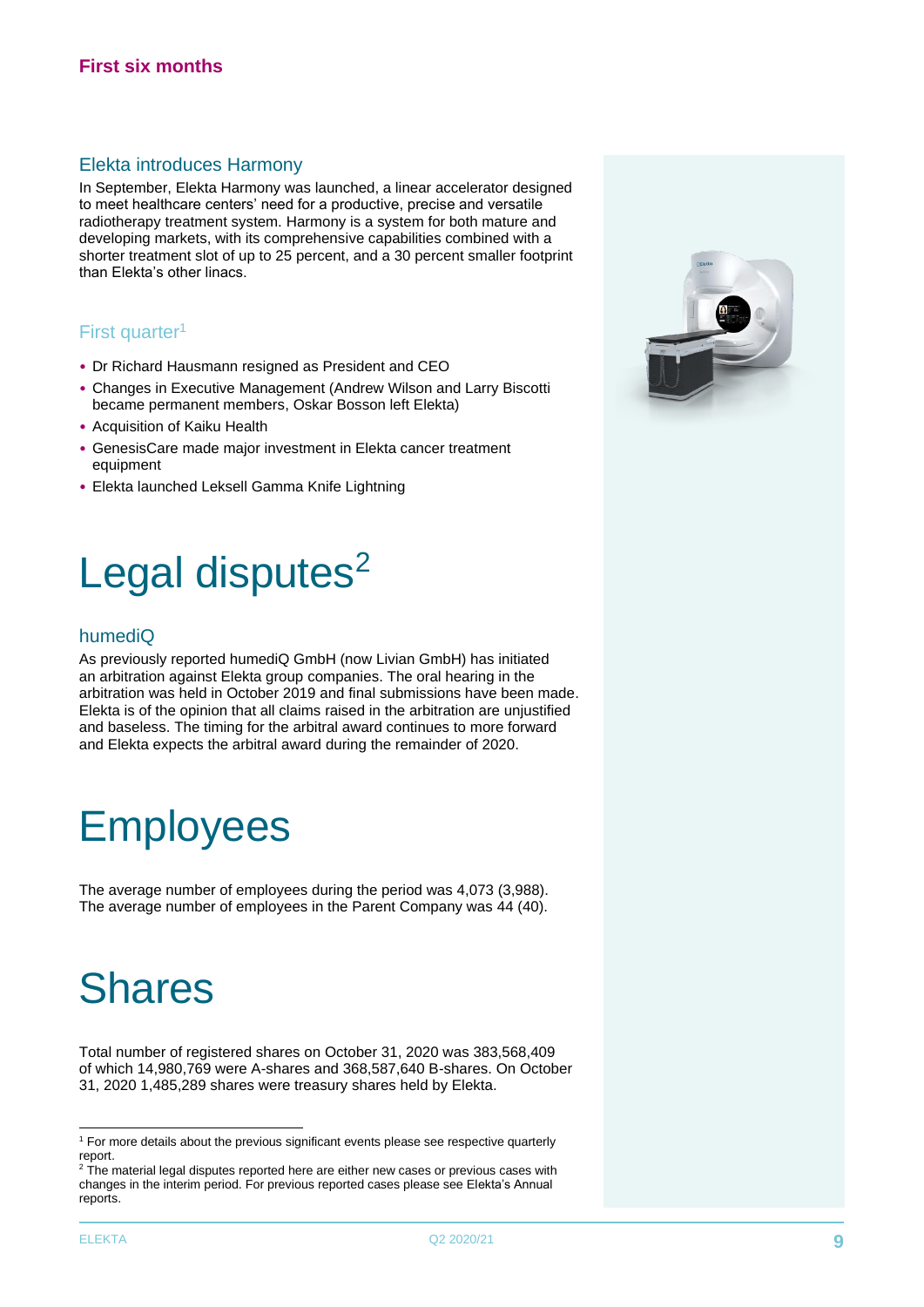# **First six months**

The Board of Directors and CEO declare that the undersigned interim report provides a fair overview of the parent company's and Group's operations, their financial position and performance, and describes material risks and uncertainties facing the parent company and other companies in the Group.

Stockholm, November 26, 2020

Laurent Leksell Chairman of the board

Caroline Leksell Cooke Member of the board

Johan Malmquist Member of the board

Jan Secher Member of the board Birgitta Stymne Göransson Member of the board

Wolfgang Reim Member of the board

Cecilia Wikström Member of the board

Gustaf Salford President and CEO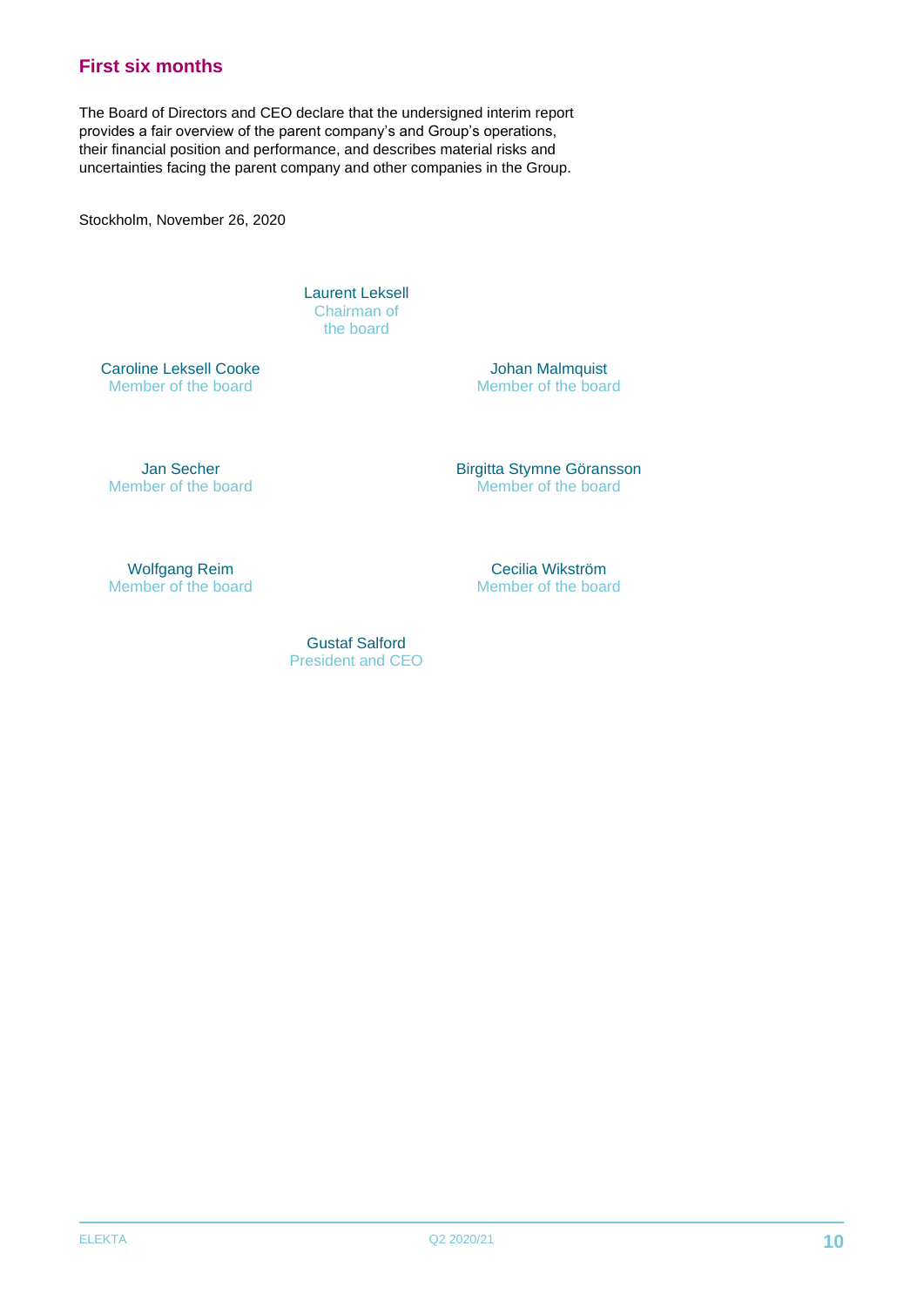### **First six months**



#### Review report

Elekta AB (publ), corporate identity number 556170-4015

Box 7593 103 93 STOCKHOLM

#### Introduction

We have reviewed the condensed interim report for Elekta AB (publ) as at October 31, 2020 and for the six months period then ended. The Board of Directors and the Managing Director are responsible for the preparation and presentation of this interim report in accordance with IAS 34 and the Swedish Annual Accounts Act. Our responsibility is to express a conclusion on this interim report based on our review.

#### Scope of review

We conducted our review in accordance with the International Standard on Review Engagements, ISRE 2410 Review of Interim Financial Statements Performed by the Independent Auditor of the Entity. A review consists of making inquiries, primarily of persons responsible for financial and accounting matters, and applying analytical and other review procedures. A review is substantially less in scope than an audit conducted in accordance with International Standards on Auditing and other generally accepted auditing standards in Sweden. The procedures performed in a review do not enable us to obtain assurance that we would become aware of all significant matters that might be identified in an audit. Accordingly, we do not express an audit opinion.

#### **Conclusion**

Based on our review, nothing has come to our attention that causes us to believe that the interim report is not prepared, in all material respects, in accordance with IAS 34 and the Swedish Annual Accounts Act regarding the Group, and in accordance with the Swedish Annual Accounts Act regarding the Parent Company.

Stockholm, November 26 2020

Ernst & Young AB

Rickard Andersson Authorized Public Accountant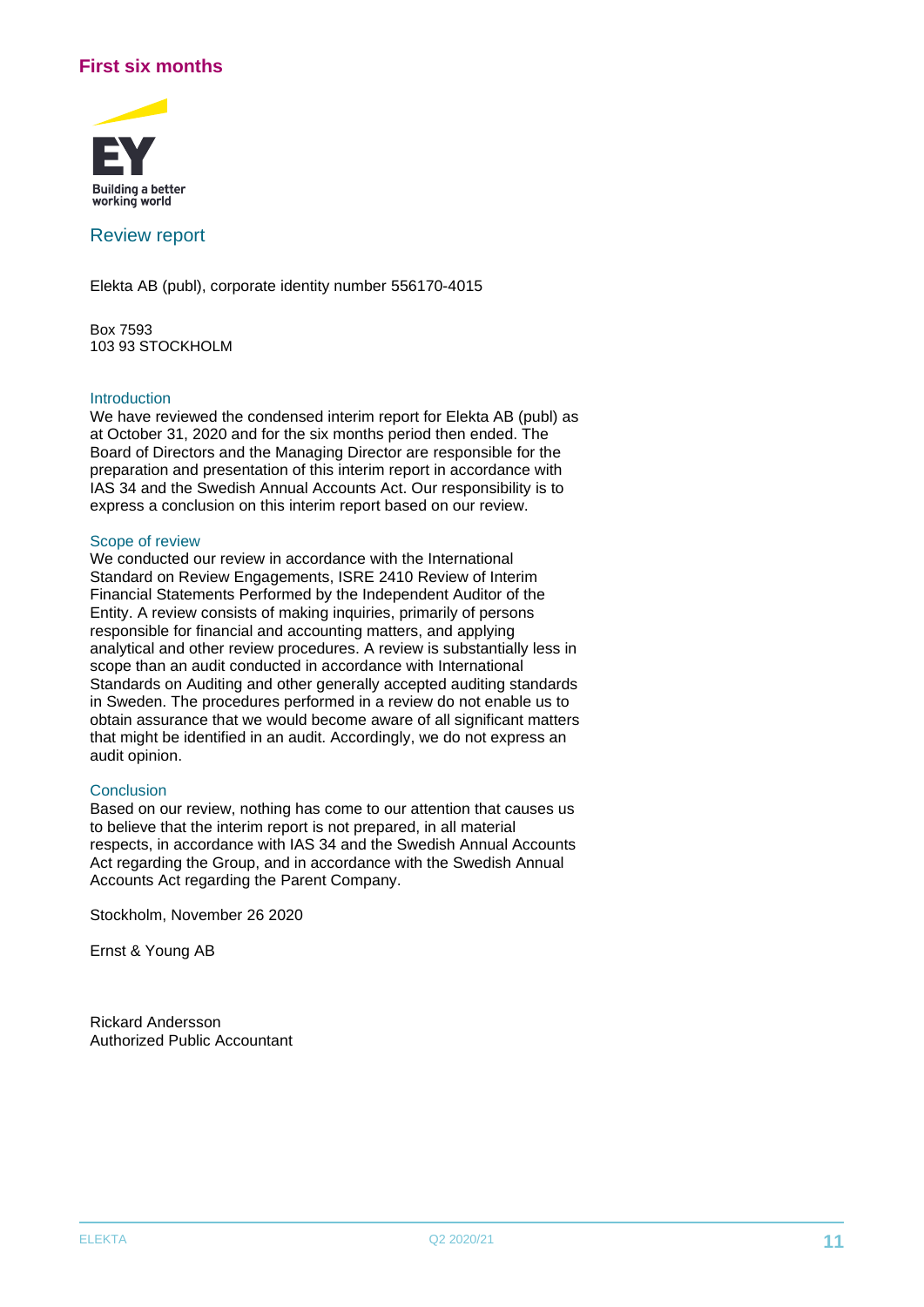# Consolidated income statement – condensed

|                                     |             | Q2          | <b>First six months</b> |          | 12 months   |            |
|-------------------------------------|-------------|-------------|-------------------------|----------|-------------|------------|
| <b>SEKM</b>                         | 2020/21     | 2019/20     | 2020/21                 | 2019/20  | <b>RTM</b>  | FY 2019/20 |
| Net sales                           | 3,534       | 3,709       | 6,515                   | 6,937    | 14,179      | 14,601     |
| Cost of products sold               | $-2,089$    | $-2,188$    | $-3,703$                | $-4,041$ | $-8,125$    | $-8,464$   |
| Gross income                        | 1,445       | 1,520       | 2,812                   | 2,896    | 6,054       | 6,138      |
| Selling expenses                    | $-279$      | $-360$      | $-550$                  | $-725$   | $-1,269$    | $-1,444$   |
| Administrative expenses             | $-259$      | $-291$      | $-539$                  | $-561$   | $-1,071$    | $-1,093$   |
| R&D expenses                        | $-377$      | $-416$      | $-763$                  | $-847$   | $-1,573$    | $-1,657$   |
| Other operating income and expenses | $-15$       | $-16$       | $-55$                   | $-27$    | $-17$       | 11         |
| Exchange rate differences           | 44          | $-117$      | $-11$                   | $-179$   | $-130$      | $-298$     |
| <b>Operating result</b>             | 559         | 321         | 893                     | 556      | 1,994       | 1,657      |
| Financial items, net                | $-68$       | $-35$       | $-121$                  | -81      | $-243$      | $-203$     |
| <b>Profit before tax</b>            | 490         | 285         | 773                     | 475      | 1,751       | 1,454      |
| Income taxes                        | $-115$      | -64         | $-182$                  | $-107$   | -444        | $-370$     |
| Net income                          | 375         | 221         | 591                     | 368      | 1,307       | 1,084      |
| Net income attributable to          |             |             |                         |          |             |            |
| Parent Company shareholders         | 375         | 221         | 591                     | 368      | 1,306       | 1,084      |
| Non-controlling interests           | $\mathbf 0$ | $\mathbf 0$ | $\mathbf{0}$            | 0        | $\mathbf 0$ | 0          |
| Average number of shares            |             |             |                         |          |             |            |
| Before dilution, millions           | 382         | 382         | 382                     | 382      | 382         | 382        |
| After dilution, millions            | 382         | 382         | 382                     | 382      | 382         | 382        |
| Earnings per share                  |             |             |                         |          |             |            |
| Before dilution, SEK                | 0.98        | 0.58        | 1.55                    | 0.96     | 3.42        | 2.84       |
| After dilution, SEK                 | 0.98        | 0.58        | 1.55                    | 0.96     | 3.42        | 2.84       |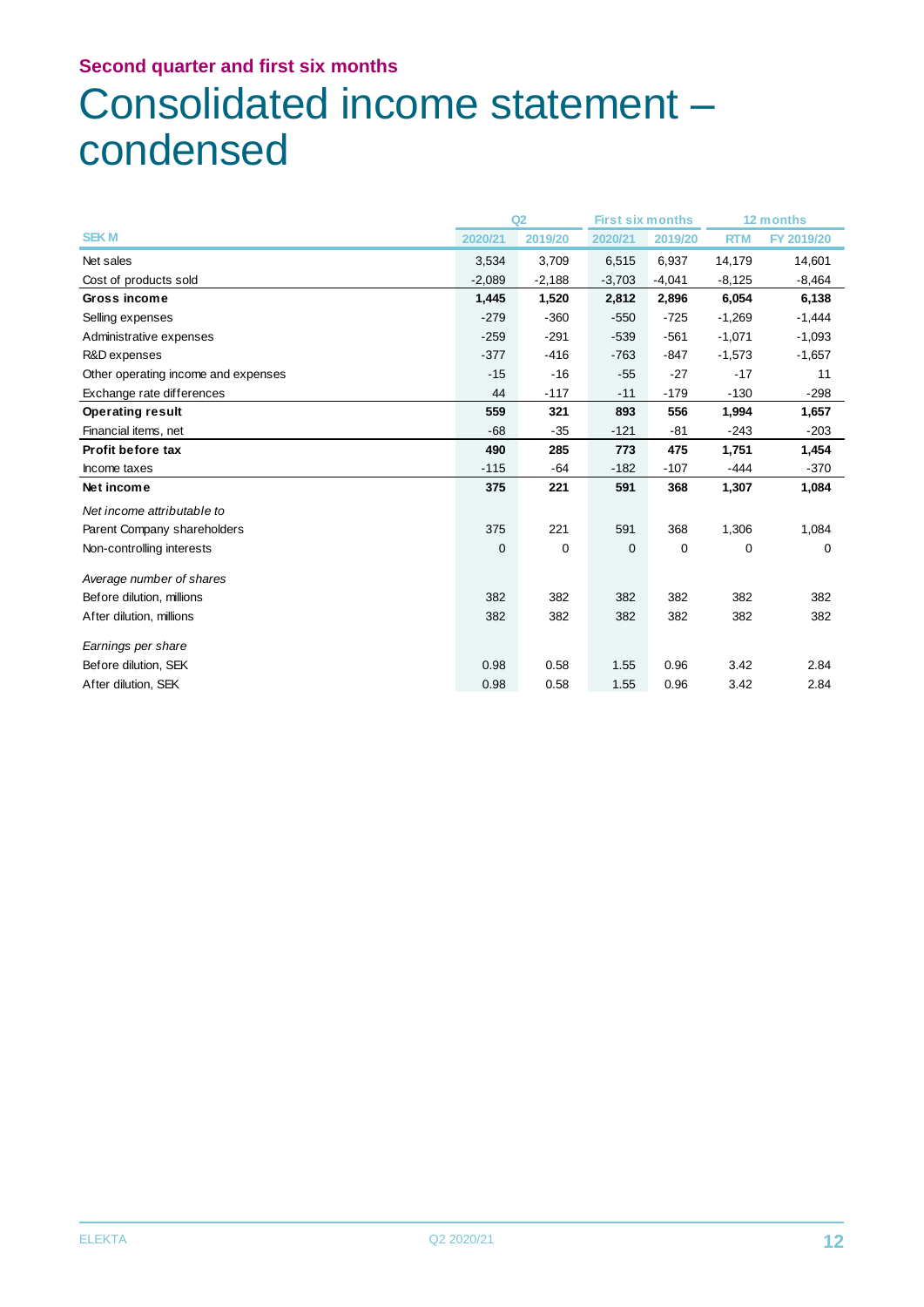# Consolidated statement of comprehensive income

|                                                                      |         | Q <sub>2</sub> | <b>First six months</b> |             | 12 months  |            |
|----------------------------------------------------------------------|---------|----------------|-------------------------|-------------|------------|------------|
| <b>SEKM</b>                                                          | 2020/21 | 2019/20        | 2020/21                 | 2019/20     | <b>RTM</b> | FY 2019/20 |
| Net income                                                           | 375     | 221            | 591                     | 368         | 1.307      | 1,084      |
| Other comprehensive income:                                          |         |                |                         |             |            |            |
| Items that will not be reclassified to the income statement:         |         |                |                         |             |            |            |
| Remeasurements of defined benefit pension plans                      |         |                |                         |             | -8         | -8         |
| Net gain/(loss) on equity instruments designated at fair value       | 30      |                | 74                      | ٠           | $-30$      | $-104$     |
| Tax                                                                  | -6      |                | $-16$                   |             | 8          | 24         |
| Total items that will not be reclassified to the income              |         |                |                         |             |            |            |
| statement                                                            | 23      |                | 58                      |             | $-30$      | -88        |
|                                                                      |         |                |                         |             |            |            |
| Items that subsequently may be reclassified to the income statement: |         |                |                         |             |            |            |
| Revaluation of cash flow hedges                                      | $-72$   | 115            | 132                     | 14          | 155        | 37         |
| Translation differences from foreign operations                      | 170     | 78             | $-529$                  | 82          | $-581$     | 30         |
| Tax relating to revaluation of cash flow hedges                      | 15      | $-21$          | $-28$                   | -3          | $-32$      | -7         |
| Total items that subsequently may be reclassified                    |         |                |                         |             |            |            |
| to the income statement                                              | 112     | 172            | $-425$                  | 93          | -458       | 60         |
| Other comprehensive income for the period                            | 136     | 172            | $-367$                  | 93          | $-488$     | $-27$      |
| Total comprehensive income for the period                            | 511     | 393            | 224                     | 462         | 819        | 1,057      |
| Comprehensive income attributable to:                                |         |                |                         |             |            |            |
| Parent Company shareholders                                          | 511     | 393            | 223                     | 461         | 819        | 1,057      |
| Non-controlling interests                                            | 0       | 0              | 0                       | $\mathbf 0$ | $\Omega$   | 0          |

| <b>Result overview</b>                   | Q2      |         |         | <b>First six months</b> |            | 12 months  |
|------------------------------------------|---------|---------|---------|-------------------------|------------|------------|
| <b>SEKM</b>                              | 2020/21 | 2019/20 | 2020/21 | 2019/20                 | <b>RTM</b> | FY 2019/20 |
| <b>Operating result/EBIT</b>             | 559     | 321     | 893     | 556                     | 1.994      | 1,657      |
| Amortization:                            |         |         |         |                         |            |            |
| Capitalized development costs            | 163     | 187     | 349     | 370                     | 725        | 746        |
| Assets relating to business combinations | 30      | 32      | 60      | 60                      | 119        | 119        |
| <b>EBITA</b>                             | 752     | 539     | 1,303   | 987                     | 2.838      | 2,521      |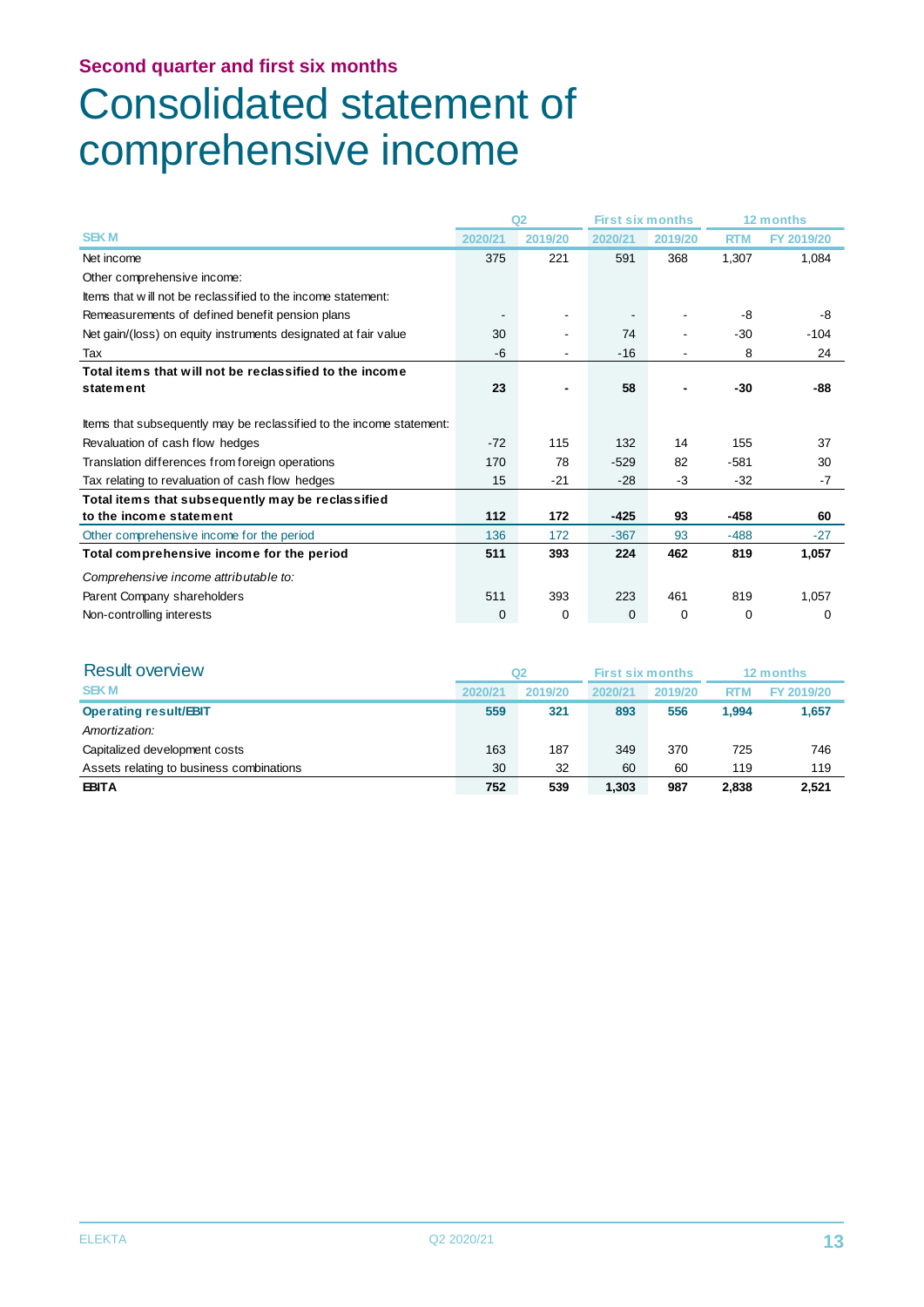# Consolidated balance sheet statement – condensed

| <b>SEKM</b>                                        | <b>Oct 31</b><br>2020 | <b>Oct 31</b><br>2019 | <b>Apr 30</b><br>2020 |
|----------------------------------------------------|-----------------------|-----------------------|-----------------------|
| <b>Non-current assets</b>                          |                       |                       |                       |
| Intangible assets                                  | 9,112                 | 9,333                 | 9,469                 |
| Right-of-use assets                                | 1,009                 | 1,198                 | 1,156                 |
| Other tangible fixed assets                        | 894                   | 979                   | 968                   |
| <b>Financial assets</b>                            | 803                   | 606                   | 748                   |
| Deferred tax assets                                | 470                   | 388                   | 504                   |
| <b>Total non-current assets</b>                    | 12,288                | 12,504                | 12,845                |
| <b>Current assets</b>                              |                       |                       |                       |
| <b>Inventories</b>                                 | 2,455                 | 3,048                 | 2,748                 |
| Accounts receivable                                | 3,218                 | 3,529                 | 3,379                 |
| Accrued income                                     | 1,929                 | 1,356                 | 1,526                 |
| Other current receivables                          | 1,694                 | 1,760                 | 1,505                 |
| Cash and cash equivalents                          | 3,913                 | 3,044                 | 6,407                 |
| <b>Total current assets</b>                        | 13,208                | 12,736                | 15,566                |
| <b>Total assets</b>                                | 25,497                | 25,239                | 28,411                |
| Equity attributable to Parent Company shareholders | 7,998                 | 7,897                 | 8,113                 |
| Non-controlling interests                          | 1                     |                       | 1                     |
| <b>Total equity</b>                                | 7,999                 | 7,898                 | 8,113                 |
| <b>Non-current liabilities</b>                     |                       |                       |                       |
| Long-term interest-bearing liabilities             | 4,983                 | 3,137                 | 7,101                 |
| Long-term lease liabilities                        | 908                   | 1,038                 | 1,043                 |
| Other long-term liabilities                        | 906                   | 851                   | 853                   |
| <b>Total non-current liabilities</b>               | 6,798                 | 5,025                 | 8,997                 |
| <b>Current liabilities</b>                         |                       |                       |                       |
| Short-term interest-bearing liabilities            | 879                   | 1,462                 | 1,001                 |
| Short-term lease liabilities                       | 198                   | 217                   | 213                   |
| Accounts payable                                   | 987                   | 1,270                 | 1,025                 |
| Advances from customers                            | 3,881                 | 4,777                 | 4,103                 |
| Prepaid income                                     | 1,985                 | 2,065                 | 2,226                 |
| Accrued expenses                                   | 1,668                 | 1,732                 | 1,703                 |
| Other current liabilities                          | 1,102                 | 792                   | 1,030                 |
| <b>Total current liabilities</b>                   | 10,700                | 12,315                | 11,300                |
| <b>Total equity and liabilities</b>                | 25,497                | 25,239                | 28,411                |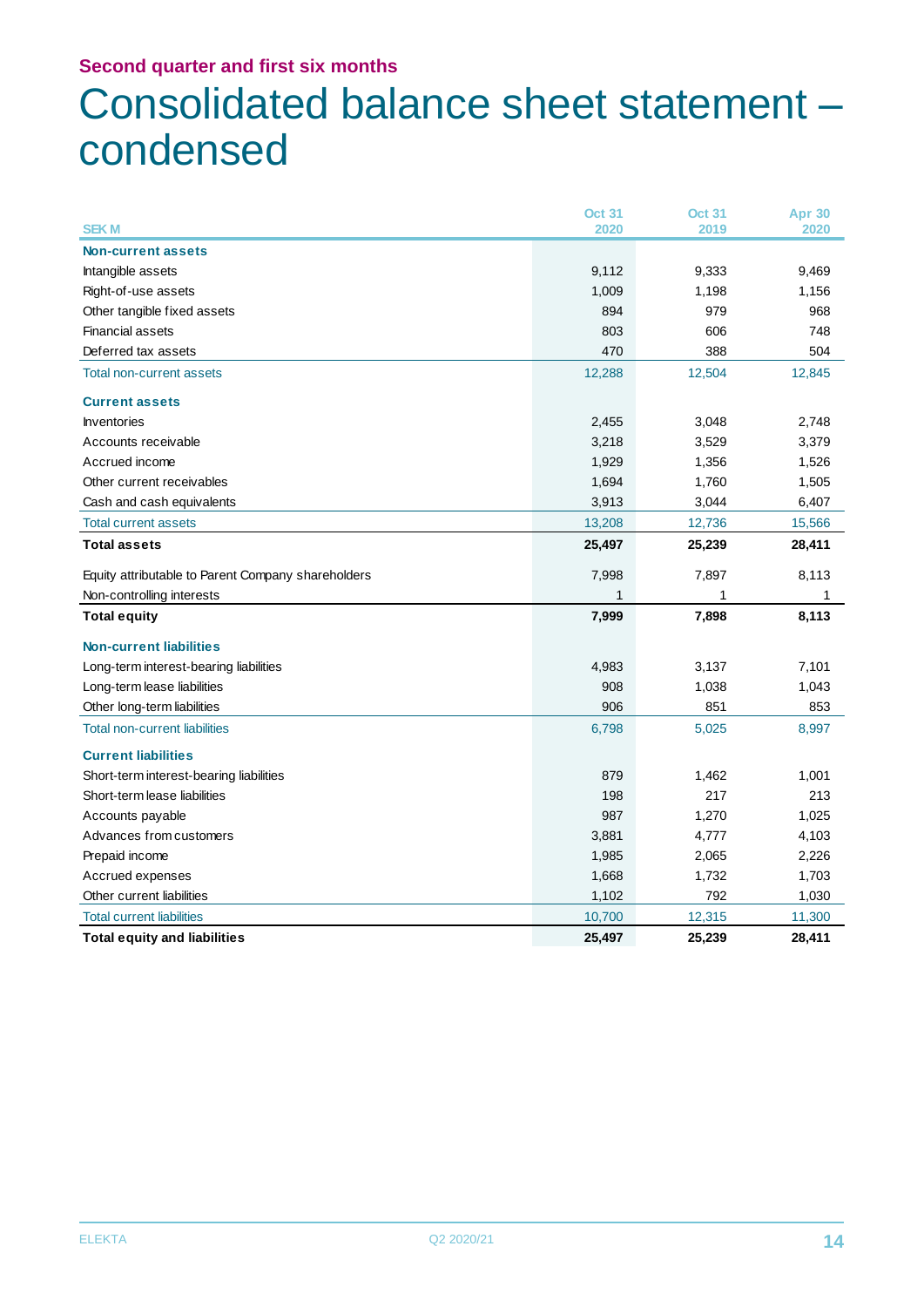# Changes in consolidated equity – condensed

|                                                    | May - Oct |         | May - Apr |
|----------------------------------------------------|-----------|---------|-----------|
| <b>SEKM</b>                                        | 2020/21   | 2019/20 | 2019/20   |
| <b>Attributable to Parent Company shareholders</b> |           |         |           |
| Opening balance                                    | 8,113     | 7,778   | 7,778     |
| Opening balance adjustment due to IFRS 16          |           |         | $-31$     |
| Comprehensive income for the period                | 223       | 461     | 1,057     |
| Incentive programs                                 | 6         |         | $-3$      |
| Dividend                                           | $-344$    | $-344$  | $-688$    |
| Total                                              | 7,998     | 7,897   | 8,113     |
| Attributable to non-controlling interests          |           |         |           |
| Opening balance                                    |           |         |           |
| Comprehensive income for the period                | 0         | 0       |           |
| Total                                              |           |         |           |
| <b>Closing balance</b>                             | 7,999     | 7,898   | 8,113     |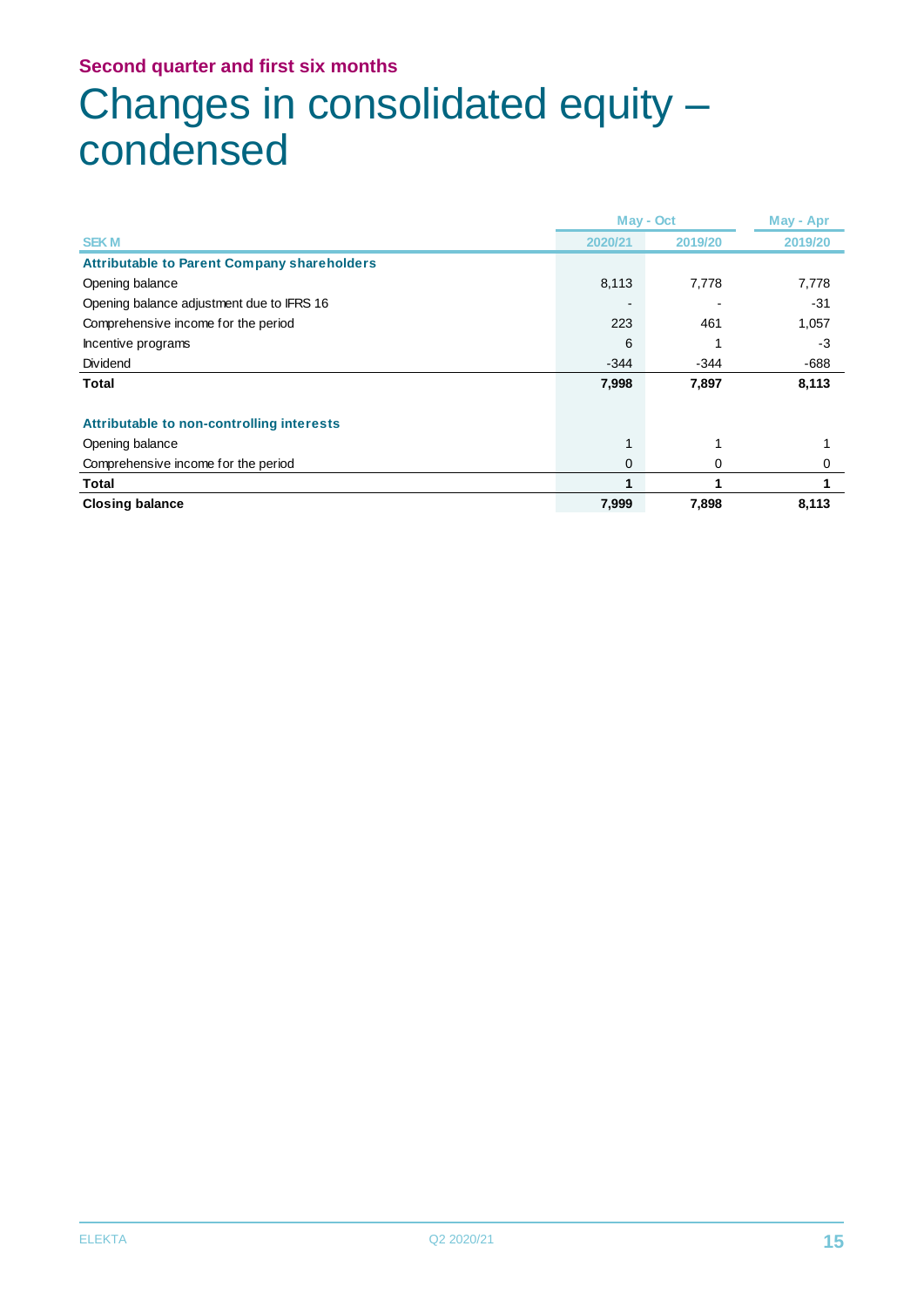# Consolidated cash flow statement – condensed

|                                                          |          | Q2      | <b>First six months</b> |          | 12 months  |            |
|----------------------------------------------------------|----------|---------|-------------------------|----------|------------|------------|
| <b>SEKM</b>                                              | 2020/21  | 2019/20 | 2020/21                 | 2019/20  | <b>RTM</b> | FY 2019/20 |
| Profit before tax                                        | 490      | 285     | 773                     | 475      | 1,751      | 1,454      |
| Amortization and depreciation                            | 288      | 314     | 604                     | 620      | 1,259      | 1,275      |
| Interest net                                             | 49       | 31      | 89                      | 56       | 183        | 150        |
| Other non-cash items                                     | 132      | 81      | 151                     | 24       | 181        | 54         |
| Interest received and paid                               | $-51$    | $-23$   | $-91$                   | $-52$    | $-184$     | $-145$     |
| Income taxes paid                                        | $-104$   | $-75$   | $-192$                  | $-116$   | $-337$     | $-261$     |
| Operating cash flow                                      | 804      | 614     | 1,334                   | 1,008    | 2,852      | 2,526      |
| Changes in inventories                                   | 111      | $-150$  | 118                     | $-383$   | 385        | $-116$     |
| Changes in operating receivables                         | $-628$   | $-101$  | $-852$                  | $-500$   | $-786$     | $-434$     |
| Changes in operating liabilities                         | 248      | 57      | 146                     | $-334$   | $-482$     | $-962$     |
| Change in w orking capital                               | $-269$   | $-194$  | $-588$                  | $-1,218$ | $-882$     | $-1,512$   |
| Cash flow from operating activities                      | 535      | 419     | 746                     | $-210$   | 1,970      | 1,014      |
| Investments intangible assets                            | $-145$   | $-136$  | $-295$                  | $-238$   | $-622$     | $-566$     |
| Investments other assets                                 | $-28$    | -49     | $-63$                   | $-102$   | $-156$     | $-196$     |
| Continuous investments                                   | $-173$   | $-185$  | $-358$                  | $-340$   | $-779$     | $-761$     |
| Cash flow after continuous investments                   | 362      | 234     | 389                     | $-550$   | 1,191      | 252        |
| Changes in short-term investments                        | $-4$     | 1       | 56                      | $-1$     | 31         | $-26$      |
| Business combinations, divestments and                   |          |         |                         |          |            |            |
| investments in other shares                              | $-4$     | $-79$   | $-229$                  | $-79$    | $-660$     | $-511$     |
| <b>Cash flow after investments</b>                       | 354      | 156     | 215                     | $-630$   | 561        | $-284$     |
| <b>Dividends</b>                                         | $-344$   | $-344$  | $-344$                  | $-344$   | $-688$     | $-688$     |
| Cash flow from other financing activities                | $-2,088$ | $-42$   | $-2,143$                | $-72$    | 1,241      | 3,311      |
| Cash flow for the period                                 | $-2,078$ | $-230$  | $-2,271$                | $-1,046$ | 1,115      | 2,339      |
| Change in cash and cash equivalents during<br>the period |          |         |                         |          |            |            |
| Cash and cash equivalents at the beginning of the        |          |         |                         |          |            |            |
| period                                                   | 5,846    | 3,302   | 6,407                   | 4,073    | 3,044      | 4,073      |
| Cash flow for the period                                 | $-2,078$ | $-230$  | $-2,271$                | $-1,046$ | 1,115      | 2,339      |
| Exchange rate differences                                | 145      | $-28$   | $-223$                  | 17       | $-245$     | -5         |
| Cash and cash equivalents at the end of the              |          |         |                         |          |            |            |
| period                                                   | 3,913    | 3,044   | 3,913                   | 3,044    | 3,913      | 6,407      |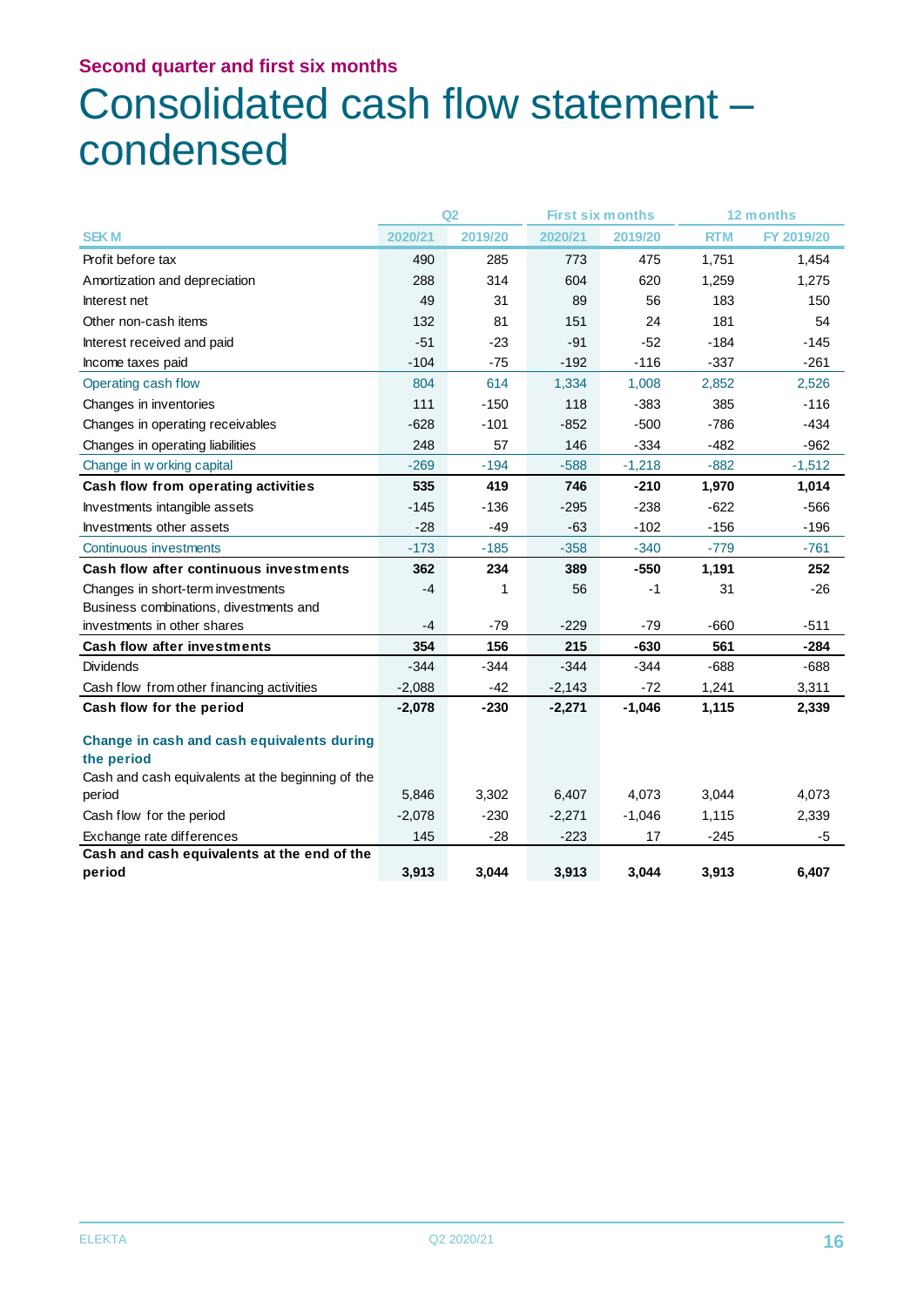# Parent company

# Income statement and statement of comprehensive income - condensed

|                                          | <b>First six months</b> |         |  |
|------------------------------------------|-------------------------|---------|--|
| <b>SEKM</b>                              | 2020/21                 | 2019/20 |  |
| Operating expenses                       | $-118$                  | $-102$  |  |
| Financial net                            | 98                      | 239     |  |
| Income after financial items             | $-20$                   | 136     |  |
| Tax                                      | 10                      | $-1$    |  |
| Net income                               | $-10$                   | 135     |  |
| <b>Statement of comprehensive income</b> |                         |         |  |
| Net income                               | $-10$                   | 135     |  |
| Other comprehensive income               | $\blacksquare$          |         |  |
| Total comprehensive income               | $-10$                   | 135     |  |

# Balance sheet - condensed

|                                            | <b>Oct 31</b> | <b>Apr 30</b> |
|--------------------------------------------|---------------|---------------|
| <b>SEKM</b>                                | 2020          | 2020          |
| <b>Non-current assets</b>                  |               |               |
| Intangible assets                          | 49            | 53            |
| Shares in subsidiaries                     | 2,582         | 2,251         |
| Receivables from subsidaries               | 2,373         | 2,391         |
| Other financial assets                     | 396           | 326           |
| Deferred tax assets                        | 50            | 41            |
| <b>Total non-current assets</b>            | 5,450         | 5,062         |
| <b>Current assets</b>                      |               |               |
| Receivables from subsidaries               | 2,951         | 4,248         |
| Other current receivables                  | 91            | 81            |
| Cash and cash equivalents                  | 2,845         | 5,387         |
| <b>Total current assets</b>                | 5,887         | 9,716         |
| <b>Total assets</b>                        | 11,337        | 14,778        |
| Shareholders' equity                       | 1,993         | 2,346         |
| <b>Non-current liabilities</b>             |               |               |
| Long-term interest-bearing liabilities     | 4,983         | 7,101         |
| Long-term provisions                       | 35            | 10            |
| <b>Total non-current liabilities</b>       | 5,018         | 7,111         |
| <b>Current liabilities</b>                 |               |               |
| Short-term interest-bearing liabilities    | 861           | 942           |
| Short-term liabilities to Group companies  | 3,323         | 4,283         |
| Short-term provisions                      | 69            |               |
| Other current liabilities                  | 72            | 95            |
| <b>Total current liabilities</b>           | 4,325         | 5,321         |
| Total shareholders' equity and liabilities | 11,337        | 14.778        |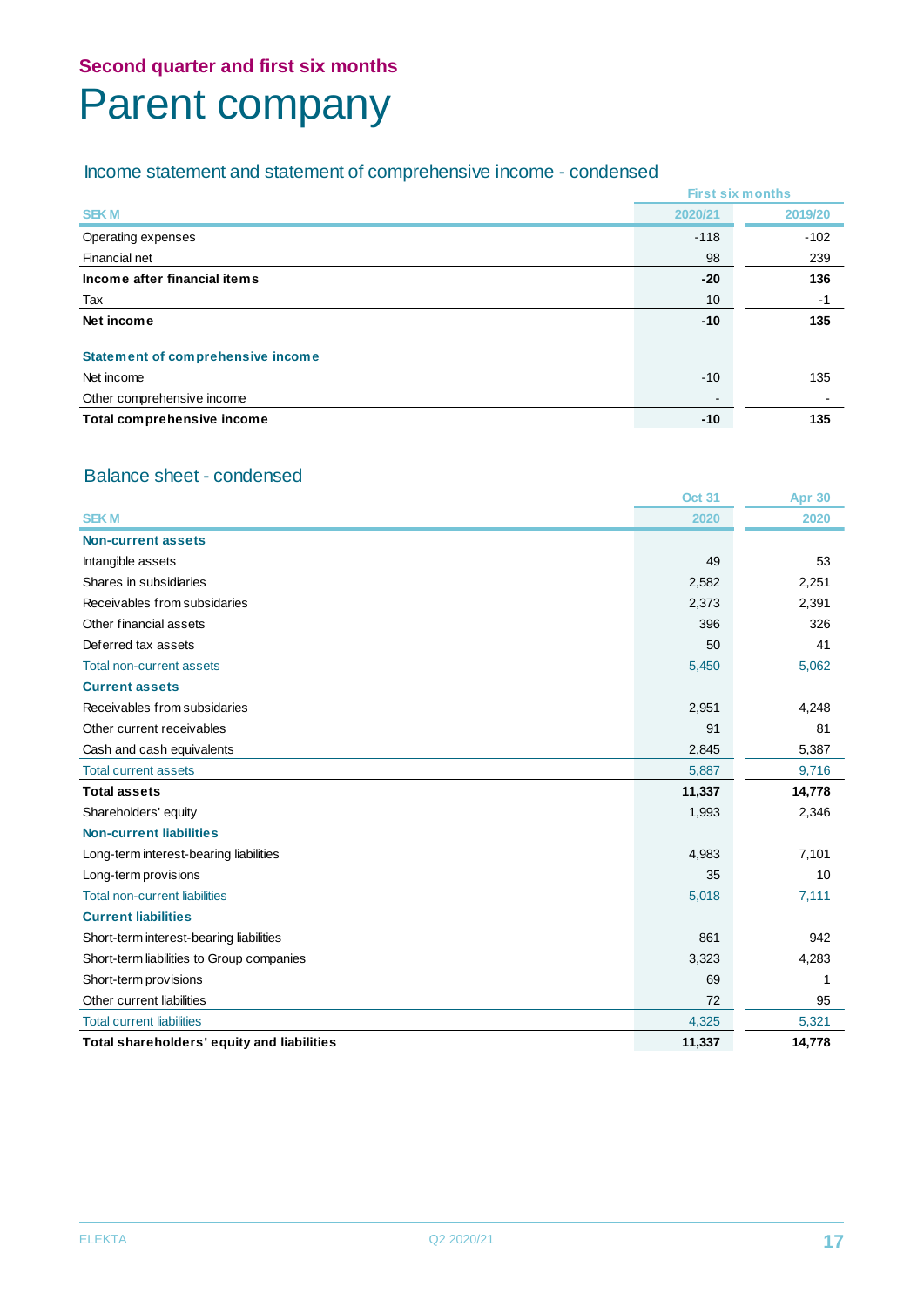# Accounting principles

This interim report is prepared, with regards to the Group, according to IAS 34 and the Swedish Annual Accounts Act and, with regards to the Parent Company, according to the Swedish Annual Accounts Act and RFR 2. The accounting principles applied are consistent with those presented in Note 1 of the Annual Report 2019/20.

New or revised standards and interpretations, not yet applied, are not considered to have a material impact on the Elekta Group´s financial statements.

All figures are stated in SEK M and, accordingly, rounding differences can occur.

#### **Accounting principle government grants**

Government grants relate to financial grants from governments, public authorities and similar local, national, or international bodies. These are recognized when there is a reasonable assurance that the grants will be received and that Elekta will comply with the conditions attached to them. Government grants relating to expenses are recognized in the income statement as a deduction of such related expenses. Government grants relating to assets are included in the balance sheet as prepaid income and recognized as income over the useful life of the assets.

# Related-party transactions

Related-party transactions are described in note 35 in the Annual Report for 2019/20. No material changes have taken place in relations or transactions with related parties companies compared with the description in the Annual report 2019/20.

# Exchange rates

| <b>Country</b>       | <b>Currency</b> |         | Average rate |       | <b>Closing rate</b> |        |        |       |       |
|----------------------|-----------------|---------|--------------|-------|---------------------|--------|--------|-------|-------|
|                      |                 | May-Oct |              |       | <b>Oct 31</b>       |        | Apr 30 |       |       |
|                      |                 | 2020/21 | 2019/20      | Δ,    | 2020                | 2019   | 2020   |       |       |
| Euroland             | 1 EUR           | 10.430  | 10.691       | $-2%$ | 10.429              | 10.752 | 10.694 | $-3%$ | $-2%$ |
| <b>Great Britain</b> | 1 GBP           | 11.575  | 12.013       | $-4%$ | 11.525              | 12.447 | 12.278 | $-7%$ | -6%   |
| Japan                | 1 JPY           | 0.085   | 0.089        | $-4%$ | 0.086               | 0.089  | 0.092  | $-3%$ | $-7%$ |
| <b>United States</b> | 1 USD           | 9.079   | 9.592        | $-5%$ | 8.928               | 9.633  | 9.847  | -7%   | -9%   |

<sup>1</sup> October 31, 2020 vs October 31, 2019.

<sup>2</sup> October 31, 2020 vs Apr 30, 2020.

For Group companies with a functional currency other than Swedish kronor, order intake and income statements are translated at average exchange rates for the reporting period, while order backlog and balance sheets are translated at closing exchange rates.

# Segment reporting

Elekta applies geographical segmentation. Order intake, net sales and contribution margin for the respective regions are reported to Elekta's CFO and CEO (chief operating decision makers). The regions' expenses are directly attributable to the respective regions' reported figures including cost of products sold. Global costs for R&D, marketing, management of product supply centres and Parent Company are not allocated per region. Currency exposure is concentrated to product supply centres. The majority of exchange differences in operations are reported in global costs.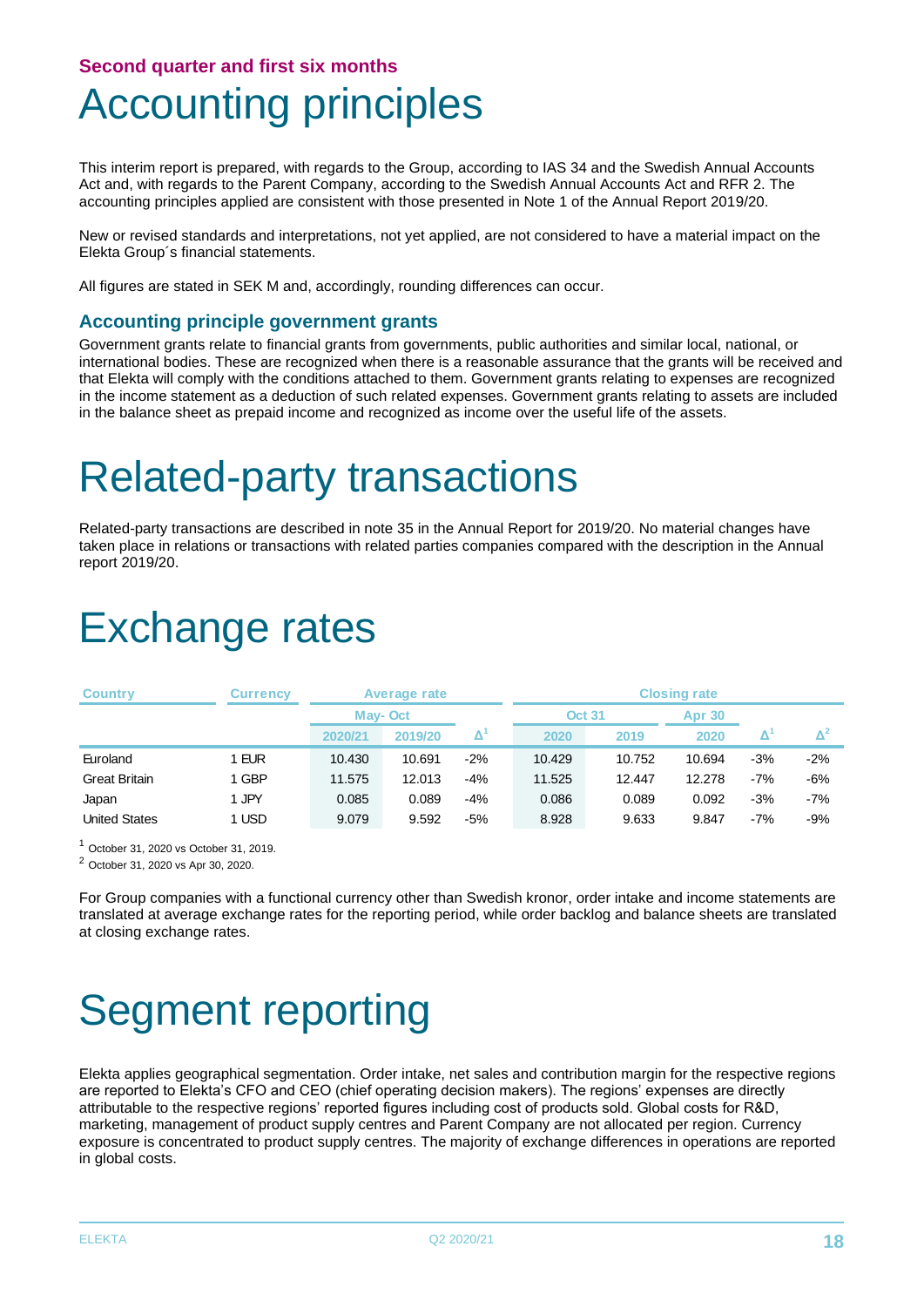Elekta's operations are characterized by significant quarterly variations in volumes and product mix, which have a direct impact on net sales and profits. This is accentuated when the operation is split into segments, as is the impact of currency fluctuations between the years. Revenue from solutions are recognized at a point in time and revenue from services are recognized over time.

### Segment reporting First six months 2020/21

| <b>SEKM</b>                | North and<br><b>South</b><br>America | Europe,<br><b>Middle East</b><br>and Africa | Asia<br><b>Pacific</b> | Other /<br>Group-wide    | <b>Group</b><br>total | % of net<br>sales |
|----------------------------|--------------------------------------|---------------------------------------------|------------------------|--------------------------|-----------------------|-------------------|
| Net sales                  | 1,851                                | 2,370                                       | 2,294                  | $\overline{\phantom{0}}$ | 6,515                 |                   |
| Regional expenses          | $-1,059$                             | $-1,421$                                    | -1,489                 |                          | $-3,968$              | 61%               |
| <b>Contribution margin</b> | 792                                  | 949                                         | 806                    |                          | 2,547                 | 39%               |
| Contribution margin, %     | 43%                                  | 40%                                         | 35%                    |                          |                       |                   |
| Global costs               | $\overline{\phantom{0}}$             |                                             | $\blacksquare$         | -1,653                   | $-1,653$              | 25%               |
| <b>Operating result</b>    | 792                                  | 949                                         | 806                    | $-1,653$                 | 893                   | 14%               |
| Net financial items        |                                      |                                             |                        | $-121$                   | $-121$                |                   |
| <b>Profit before tax</b>   | 792                                  | 949                                         | 806                    | $-1,774$                 | 773                   |                   |

# First six months 2019/20

|                            | North and                | Europe,            |                          |                |              |          |
|----------------------------|--------------------------|--------------------|--------------------------|----------------|--------------|----------|
|                            | <b>South</b>             | <b>Middle East</b> | Asia                     | Other /        | <b>Group</b> | % of net |
| <b>SEKM</b>                | <b>America</b>           | and Africa         | <b>Pacific</b>           | Group-wide     | total        | sales    |
| Net sales                  | 2,218                    | 2,548              | 2,171                    | $\blacksquare$ | 6,937        |          |
| Regional expenses          | $-1,359$                 | $-1,725$           | $-1,524$                 |                | $-4,608$     | 66%      |
| <b>Contribution margin</b> | 860                      | 823                | 647                      | $\blacksquare$ | 2,330        | 34%      |
| Contribution margin, %     | 39%                      | 32%                | 30%                      |                |              |          |
| Global costs               | ٠                        |                    | $\overline{\phantom{0}}$ | $-1,773$       | $-1,773$     | 26%      |
| <b>Operating result</b>    | 860                      | 823                | 647                      | $-1,773$       | 556          | 8%       |
| Net financial items        | $\overline{\phantom{a}}$ |                    |                          | -81            | -81          |          |
| Profit before tax          | 860                      | 823                | 647                      | $-1,854$       | 475          |          |

# Full year 2019/20

| <b>SEKM</b>                | North and<br><b>South</b><br><b>America</b> | Europe,<br><b>Middle East</b><br>and Africa | Asia<br><b>Pacific</b> | Other /<br>Group-wide | <b>Group</b><br>total | % of net<br>sales |
|----------------------------|---------------------------------------------|---------------------------------------------|------------------------|-----------------------|-----------------------|-------------------|
| Net sales                  | 4,482                                       | 5,547                                       | 4,572                  |                       | 14,601                |                   |
| Regional expenses          | $-2,704$                                    | $-3,786$                                    | $-3,142$               |                       | $-9,633$              | 66%               |
| <b>Contribution margin</b> | 1,778                                       | 1.760                                       | 1,430                  |                       | 4,968                 | 34%               |
| Contribution margin, %     | 40%                                         | 32%                                         | 31%                    |                       |                       |                   |
| Global costs               |                                             |                                             |                        | $-3,312$              | $-3,312$              | 23%               |
| <b>Operating result</b>    | 1,778                                       | 1,760                                       | 1,430                  | $-3,312$              | 1,657                 | 11%               |
| Net financial items        |                                             |                                             |                        | $-203$                | $-203$                |                   |
| Profit before tax          | 1.778                                       | 1.760                                       | 1.430                  | $-3.515$              | 1.454                 |                   |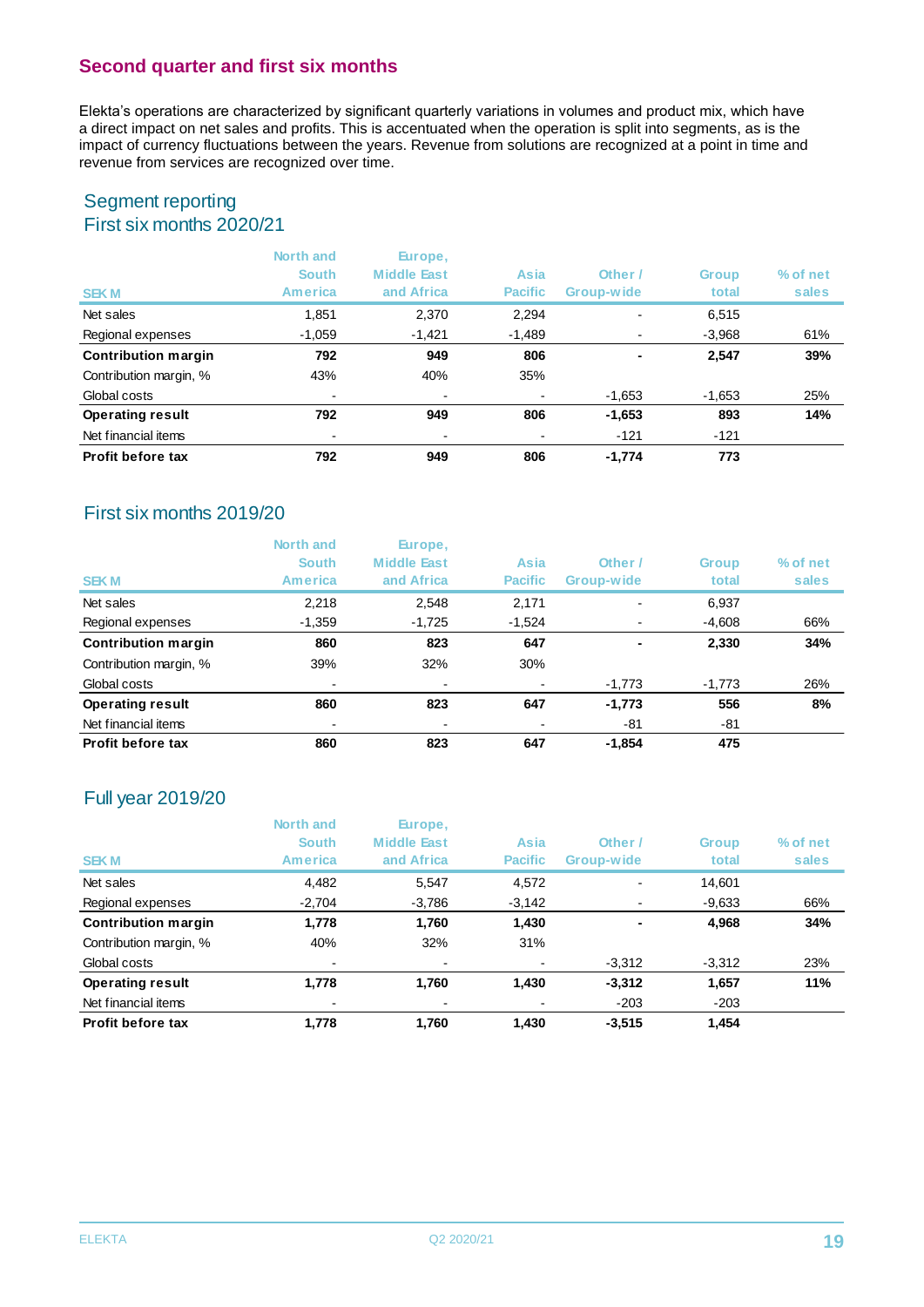# Rolling twelve months

|                            | North and<br><b>South</b> | Europe,<br><b>Middle East</b> | Asia           | Other /    | <b>Group</b> | % of net |
|----------------------------|---------------------------|-------------------------------|----------------|------------|--------------|----------|
| <b>SEKM</b>                | <b>America</b>            | and Africa                    | <b>Pacific</b> | Group-wide | total        | sales    |
| Net sales                  | 4,115                     | 5,369                         | 4,696          |            | 14.179       |          |
| Regional expenses          | $-2,404$                  | $-3,482$                      | $-3,107$       |            | $-8,993$     | 63%      |
| <b>Contribution margin</b> | 1,710                     | 1.887                         | 1,589          |            | 5,186        | 37%      |
| Contribution margin, %     | 42%                       | 35%                           | 34%            |            |              |          |
| Global costs               | $\overline{\phantom{a}}$  |                               |                | $-3,192$   | $-3,192$     | 23%      |
| <b>Operating result</b>    | 1,710                     | 1,887                         | 1,589          | $-3,192$   | 1,994        | 14%      |
| Net financial items        |                           |                               |                | $-243$     | $-243$       |          |
| Profit before tax          | 1,710                     | 1,887                         | 1,589          | $-3,435$   | 1,751        |          |

# Net sales by product type

# First six months 2020/21

| <b>Total</b> | 1,851          | 2,370              | 2,294               | ۰              | 6,515              |
|--------------|----------------|--------------------|---------------------|----------------|--------------------|
| Service      | 1.221          | 995                | 611                 | $\blacksquare$ | 2,828              |
| Solutions    | 629            | 1,375              | 1,683               |                | 3,687              |
| <b>SEKM</b>  | <b>America</b> | and Africa         | <b>Asia Pacific</b> | Group-wide     | <b>Group total</b> |
|              | <b>South</b>   | <b>Middle East</b> |                     | Other          |                    |
|              | North and      | Europe,            |                     |                |                    |

# First six months 2019/20

|             | North and<br><b>South</b> | Europe,<br><b>Middle East</b> |                     | Other /        |                    |
|-------------|---------------------------|-------------------------------|---------------------|----------------|--------------------|
| <b>SEKM</b> | America                   | and Africa                    | <b>Asia Pacific</b> | Group-wide     | <b>Group total</b> |
| Solutions   | 952                       | 1.596                         | 1,558               | $\blacksquare$ | 4,107              |
| Service     | 1.267                     | 951                           | 613                 | $\blacksquare$ | 2,831              |
| Total       | 2,218                     | 2,548                         | 2,171               | $\sim$         | 6,937              |

# Full year 2019/20

| <b>Total</b> | 4,482        | 5,547              | 4,572               | $\sim$                   | 14.601             |
|--------------|--------------|--------------------|---------------------|--------------------------|--------------------|
| Service      | 2.518        | 1.970              | 1.268               | $\overline{\phantom{a}}$ | 5.755              |
| Solutions    | 1.965        | 3,577              | 3,305               | $\blacksquare$           | 8,846              |
| <b>SEKM</b>  | America      | and Africa         | <b>Asia Pacific</b> | Group-wide               | <b>Group total</b> |
|              | <b>South</b> | <b>Middle East</b> |                     | Other /                  |                    |
|              | North and    | Europe,            |                     |                          |                    |

# Rolling twelve months

|              | North and<br><b>South</b> | Europe,<br><b>Middle East</b> |                     | Other /                  |                    |
|--------------|---------------------------|-------------------------------|---------------------|--------------------------|--------------------|
| <b>SEKM</b>  | <b>America</b>            | and Africa                    | <b>Asia Pacific</b> | Group-wide               | <b>Group total</b> |
| Solutions    | 1.642                     | 3,355                         | 3,429               | $\overline{\phantom{0}}$ | 8,427              |
| Service      | 2.473                     | 2.014                         | 1.266               | $\blacksquare$           | 5,753              |
| <b>Total</b> | 4,115                     | 5,369                         | 4,696               | ٠                        | 14,179             |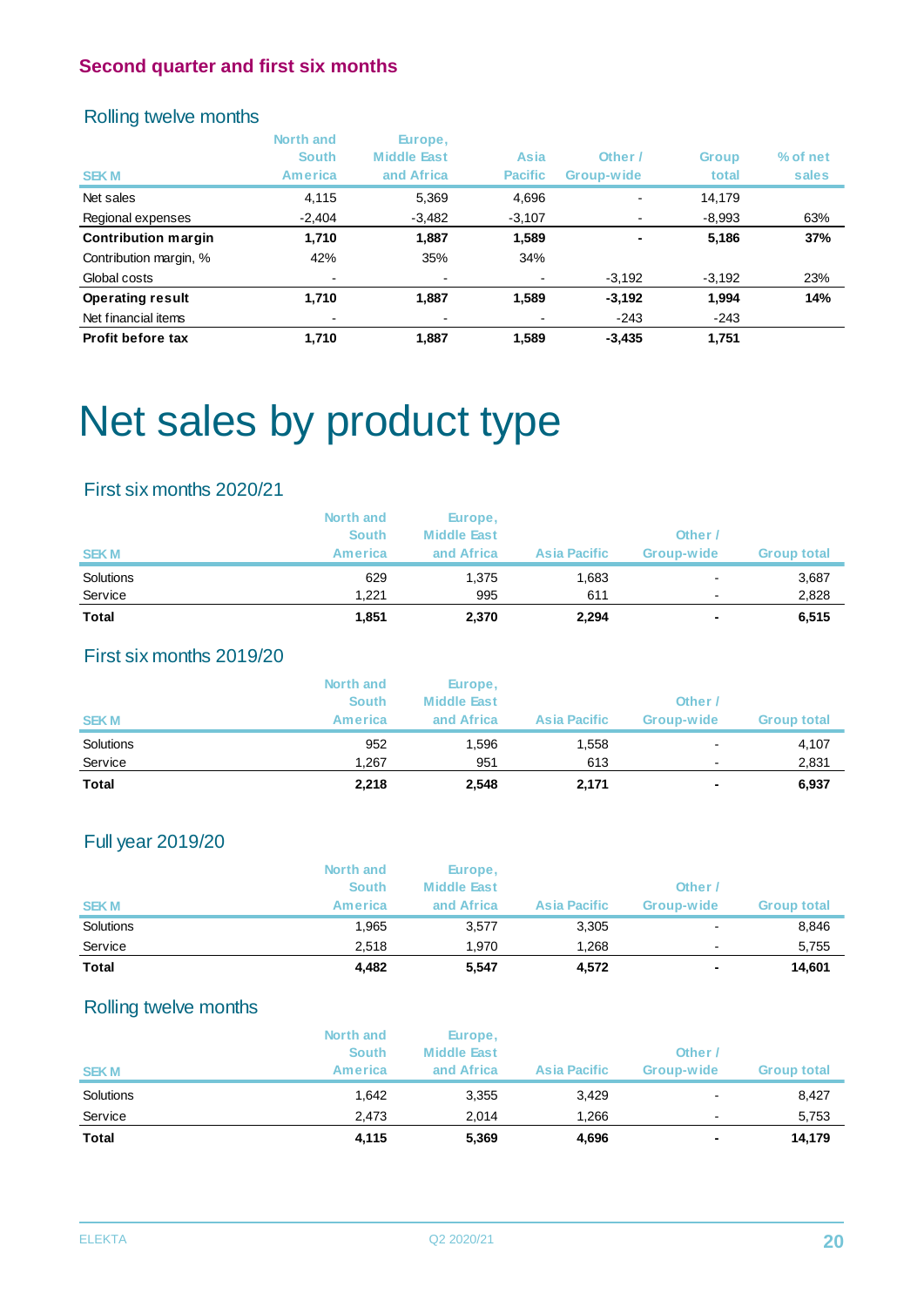# Financial instruments

The table below shows the fair value of the Group's financial instruments, for which fair value is different than carrying value. The fair value of all other financial instruments is assumed to correspond to the carrying value.

|                                         | Oct 31, 2020              |               | Oct 31, 2019              |               | Apr 30, 2020              |               |
|-----------------------------------------|---------------------------|---------------|---------------------------|---------------|---------------------------|---------------|
| <b>SEKM</b>                             | <b>Carrying</b><br>amount | Fair<br>value | <b>Carrying</b><br>amount | Fair<br>value | <b>Carrying</b><br>amount | Fair<br>value |
| Long-term interest-bearing liabilities  | 4.983                     | 5.357         | 3.137                     | 3.309         | 7.101                     | 7,503         |
| Long-term lease liabilities             | 908                       | 908           | 1.038                     | 1.038         | 1.043                     | 1,043         |
| Short-term interest-bearing liabilities | 879                       | 878           | 1.462                     | 1.472         | 1.001                     | 1,002         |
| Short-term lease liabilities            | 198                       | 198           | 217                       | 217           | 213                       | 213           |

The Group's financial assets and financial liabilities, which have been measured at fair value, have been categorized in the fair value hierarchy. The different levels are defined as follows:

Level 1: Quoted prices on an active market for identical assets or liabilities

Level 2: Other observable data than quoted prices included in Level 1, either directly (that is, price

quotations) or indirectly (that is, obtained from price quotations)

**Level 3:** Data not based on observable market data

# Financial instruments measured at fair value

| <b>SEKM</b>                                                 | Level | Oct 31, 2020 | Oct 31, 2019 | Apr 30, 2020 |
|-------------------------------------------------------------|-------|--------------|--------------|--------------|
| <b>FINANCIAL ASSETS</b>                                     |       |              |              |              |
| Financial assets measured at fair value through profit      |       |              |              |              |
| or loss:                                                    |       |              |              |              |
| Derivative financial instruments - non-hedge accounting     | 2     | 38           | 49           | 81           |
| Short-term investments                                      |       |              | 46           | 62           |
| Short-term investments classified as cash equivalents       |       | 3,132        | 1,354        | 1,241        |
| Equity instruments                                          | 1, 3  |              | 60           |              |
| Financial assets measured at fair value through other       |       |              |              |              |
| comprehensive income:                                       |       |              |              |              |
| Equity instruments                                          |       | 371          |              | 297          |
| Derivatives used for hedging purposes:                      |       |              |              |              |
| Derivative financial instruments - hedge accounting         | 2     | 142          | 27           | 25           |
| <b>Total financial assets</b>                               |       | 3,682        | 1,537        | 1,707        |
| <b>FINANCIAL LIABILITIES</b>                                |       |              |              |              |
| Financial liabilities at fair value through profit or loss: |       |              |              |              |
| Derivative financial instruments – non-hedge accounting     | 2     | 37           | 25           | 55           |
| Other liabilities (contingent considerations)               | 3     | 163          | 53           | 105          |
| Derivatives used for hedging purposes:                      |       |              |              |              |
| Derivative financial instruments – hedge accounting         | 2     | 42           | 83           | 58           |
| <b>Total financial liabilities</b>                          |       | 242          | 162          | 217          |

The fair value of accounts receivables, other current and non-current receivables, cash and cash equivalents, accounts payable and other current and non-current liabilities is estimated to be equal to their carrying amount.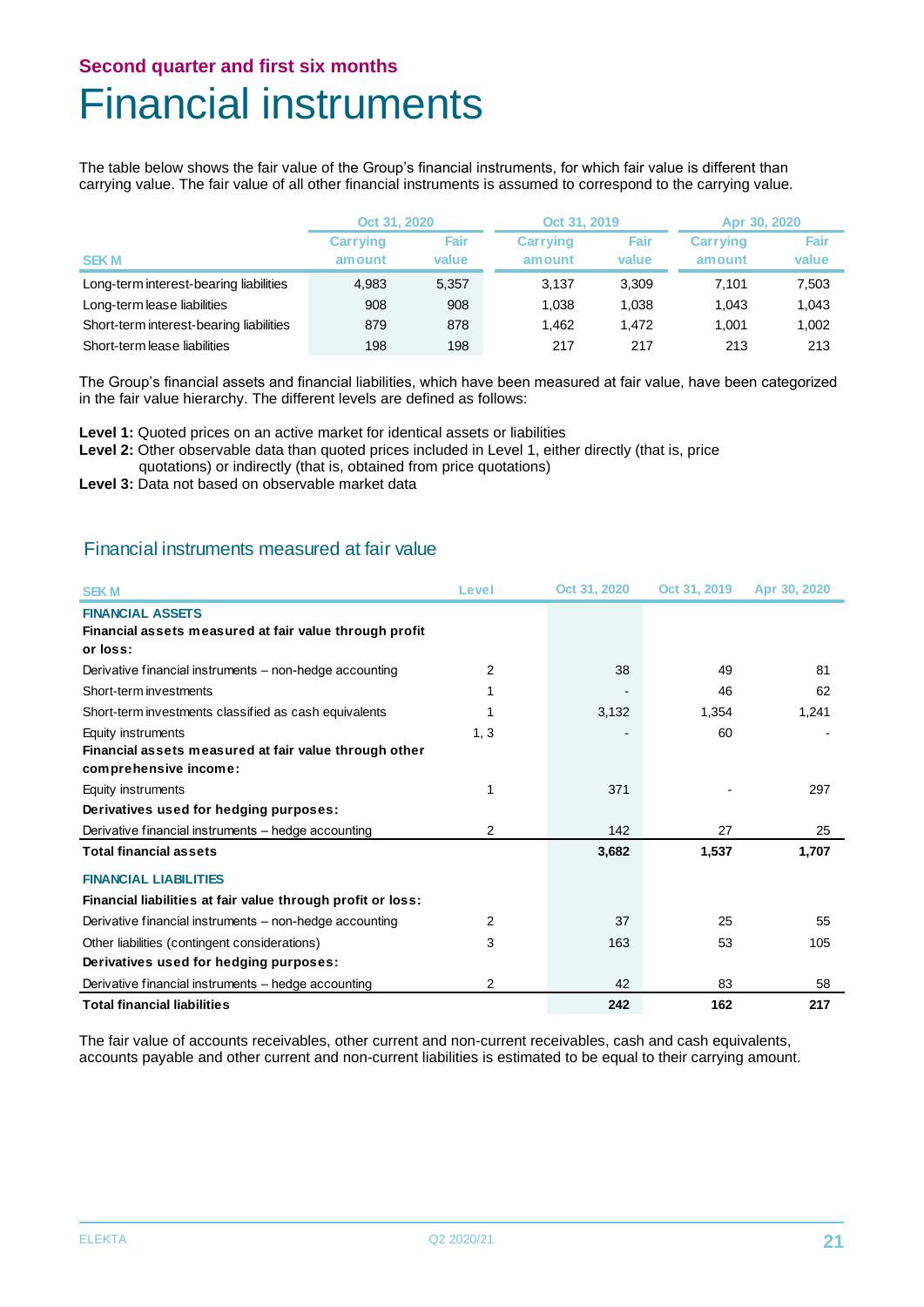# **Second quarter and first six months** Key figures and data

# Key figures

|                                   | May - Apr |         |         | May - Apr | May - Oct |         | <b>May-Oct</b> |
|-----------------------------------|-----------|---------|---------|-----------|-----------|---------|----------------|
|                                   | 2015/16   | 2016/17 | 2017/18 | 2018/19   | 2019/20   | 2019/20 | 2020/21        |
| Gross order intake, SEK M         | 13,821    | 14.064  | 14,493  | 16,796    | 17,735    | 8,426   | 8,078          |
| Net sales, SEK M                  | 11.221    | 10.704  | 11,573  | 13,555    | 14,601    | 6,937   | 6,515          |
| Order backlog, SEK M              | 18,239    | 22,459  | 27,974  | 32,003    | 34,689    | 33,581  | 33,168         |
| Operating result, SEK M           | 423       | 598     | 1,845   | 1,696     | 1,657     | 556     | 893            |
| Operating margin, %               | 3.8       | 5.6     | 15.9    | 12.5      | 11.3      | 8.0     | 13.7           |
| Shareholders' equity, SEK M       | 6,412     | 6,774   | 6,987   | 7.779     | 8,113     | 7,898   | 7,999          |
| Return on shareholders' equity, % | 2         | 2       | 22      | 17        | 14        | 15      | 16             |
| Net debt. SEK M                   | 2.677     | 1.889   | 803     | 439       | 1.632     | 1.510   | 1,949          |
| Operational cash conversion, %    | 111       | 145     | 95      | 61        | 35        | $-18$   | 50             |
| Average number of employees       | 3,677     | 3,581   | 3,702   | 3,798     | 4,117     | 3,988   | 4,073          |

<sup>1</sup> Calculation based on IAS18.

# Data per share

|                                    | May - Apr |         | May - Apr |         | May - Oct |         | <b>May-Oct</b> |
|------------------------------------|-----------|---------|-----------|---------|-----------|---------|----------------|
|                                    | 2015/16   | 2016/17 | 2017/18   | 2018/19 | 2019/20   | 2019/20 | 2020/21        |
| Earnings per share                 |           |         |           |         |           |         |                |
| before dilution, SEK               | 0.36      | 0.33    | 3.53      | 3.14    | 2.84      | 0.96    | 1.55           |
| after dilution, SEK                | 0.36      | 0.33    | 3.53      | 3.14    | 2.84      | 0.96    | 1.55           |
| Cash flow per share                |           |         |           |         |           |         |                |
| before dilution, SEK               | 1.00      | 2.69    | 3.79      | 2.48    | $-0.74$   | $-1.65$ | 0.56           |
| after dilution, SEK                | 1.00      | 2.69    | 3.79      | 2.48    | $-0.74$   | $-1.65$ | 0.56           |
| Shareholders' equity per share     |           |         |           |         |           |         |                |
| before dilution, SEK               | 16.79     | 17.73   | 18.29     | 20.36   | 21.23     | 20.67   | 20.93          |
| after dilution, SEK                | 16.79     | 17.73   | 18.29     | 20.36   | 21.23     | 20.67   | 20.93          |
| Average number of shares           |           |         |           |         |           |         |                |
| before dilution, 000s              | 381,288   | 381,306 | 382,027   | 382,027 | 382,062   | 382,042 | 382,083        |
| after dilution, 000s               | 381,288   | 381,306 | 382,027   | 382,027 | 382,062   | 382,042 | 382,083        |
| Number of shares at closing        |           |         |           |         |           |         |                |
| before dilution, 000s <sup>2</sup> | 381,288   | 382,027 | 382,027   | 382,027 | 382,083   | 382,083 | 382,083        |
| after dilution, 000s               | 381,288   | 382,027 | 382,027   | 382,027 | 382,083   | 382,083 | 382,083        |

<sup>1</sup> Calculation based on IAS18.

<sup>2</sup> Number of registered shares at closing excluding treasury shares (1,485,289 per October 31, 2020).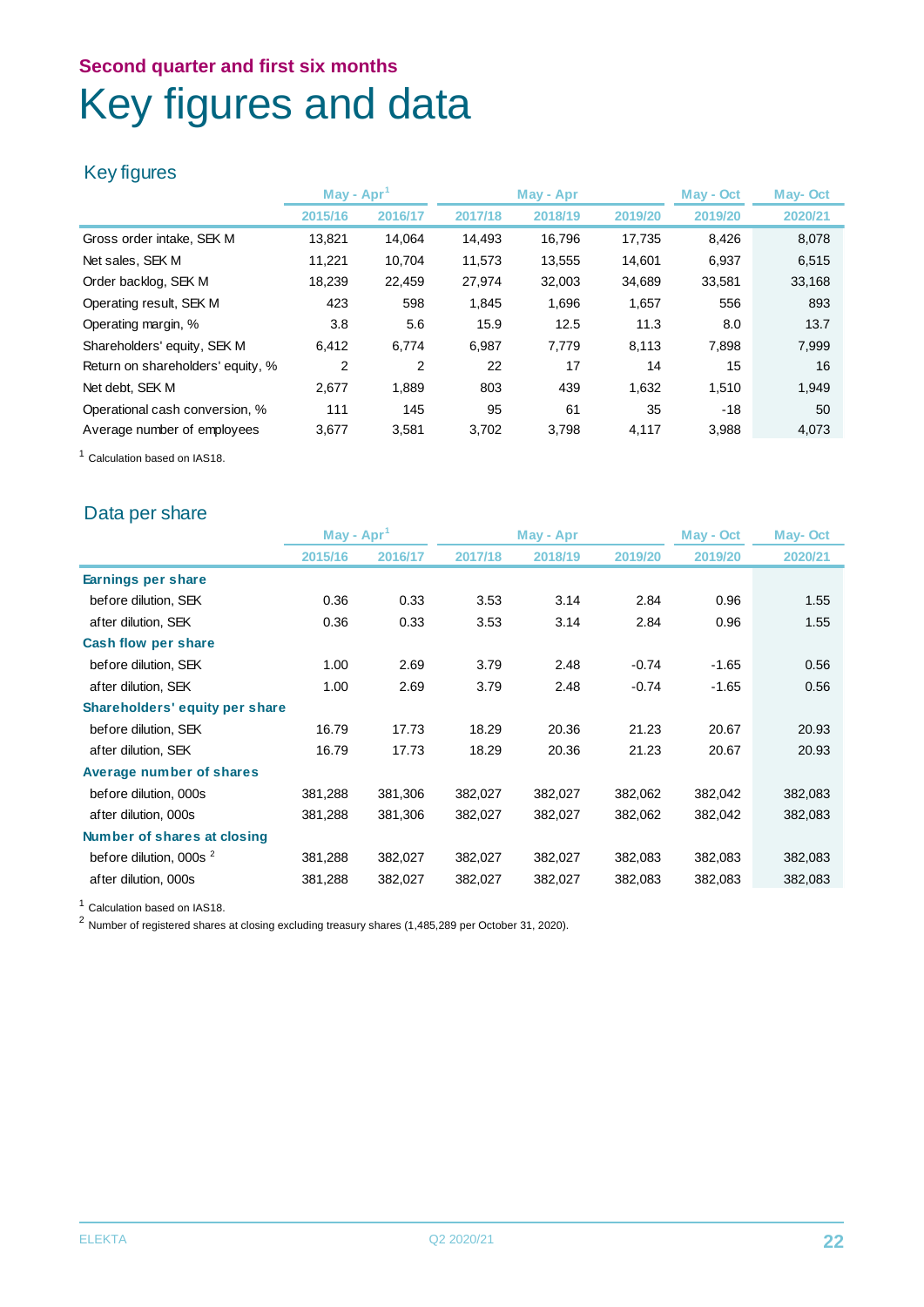### Data per quarter

|                                     |       | 2018/19        |       |        | 2019/20        |       |       | 2020/21 |                |
|-------------------------------------|-------|----------------|-------|--------|----------------|-------|-------|---------|----------------|
| <b>SEKM</b>                         | Q2    | Q <sub>3</sub> | Q4    | Q1     | Q <sub>2</sub> | Q3    | Q4    | Q1      | Q <sub>2</sub> |
| Gross order intake                  | 3.670 | 4.551          | 5,401 | 4,390  | 4.036          | 4.276 | 5,032 | 4,451   | 3,627          |
| Net sales                           | 3,330 | 3,320          | 4,086 | 3,228  | 3,709          | 3,656 | 4,008 | 2,981   | 3,534          |
| <b>EBITA</b>                        | 601   | 505            | 985   | 448    | 539            | 648   | 886   | 551     | 752            |
| Operating result                    | 393   | 311            | 755   | 236    | 321            | 443   | 658   | 335     | 559            |
| Cash flow from operating activities | 512   | $-57$          | 1.547 | $-629$ | 419            | -21   | .244  | 211     | 535            |
|                                     |       |                |       |        |                |       |       |         |                |

# Order intake growth based on constant currency

|                                   | 2018/19 |                | 2019/20 |    |                |                | 2020/21 |       |       |
|-----------------------------------|---------|----------------|---------|----|----------------|----------------|---------|-------|-------|
|                                   | Q2      | Q <sub>3</sub> | Q4      | Q1 | Q <sub>2</sub> | Q <sub>3</sub> | Q4      | Ő.    | Q2    |
| North and South America, %        | $-41$   | 16             | 9       | 0  | 29             | -43            | 0       | 66    | $-12$ |
| Europe, Middle East and Africa, % | 43      | 5              | 18      | 64 | $-21$          | 9              | $-17$   | $-20$ | 20    |
| Asia Pacific, %                   | 18      | 20             | -8      | 31 | 23             | -6             | -13     | $-12$ | $-12$ |
| Group, %                          | 2       | 12             | 8       | 32 | 5              | $-11$          | -10     | 4     | -2    |
|                                   |         |                |         |    |                |                |         |       |       |

# Significant events after the quarter

• The Board of Director has appointed Gustaf Salford as Elekta's President and CEO with immediate effect.

• Introduction of Elekta Studio with the ImagingRing providing a complete image-guided brachytherapy workflow to a single room.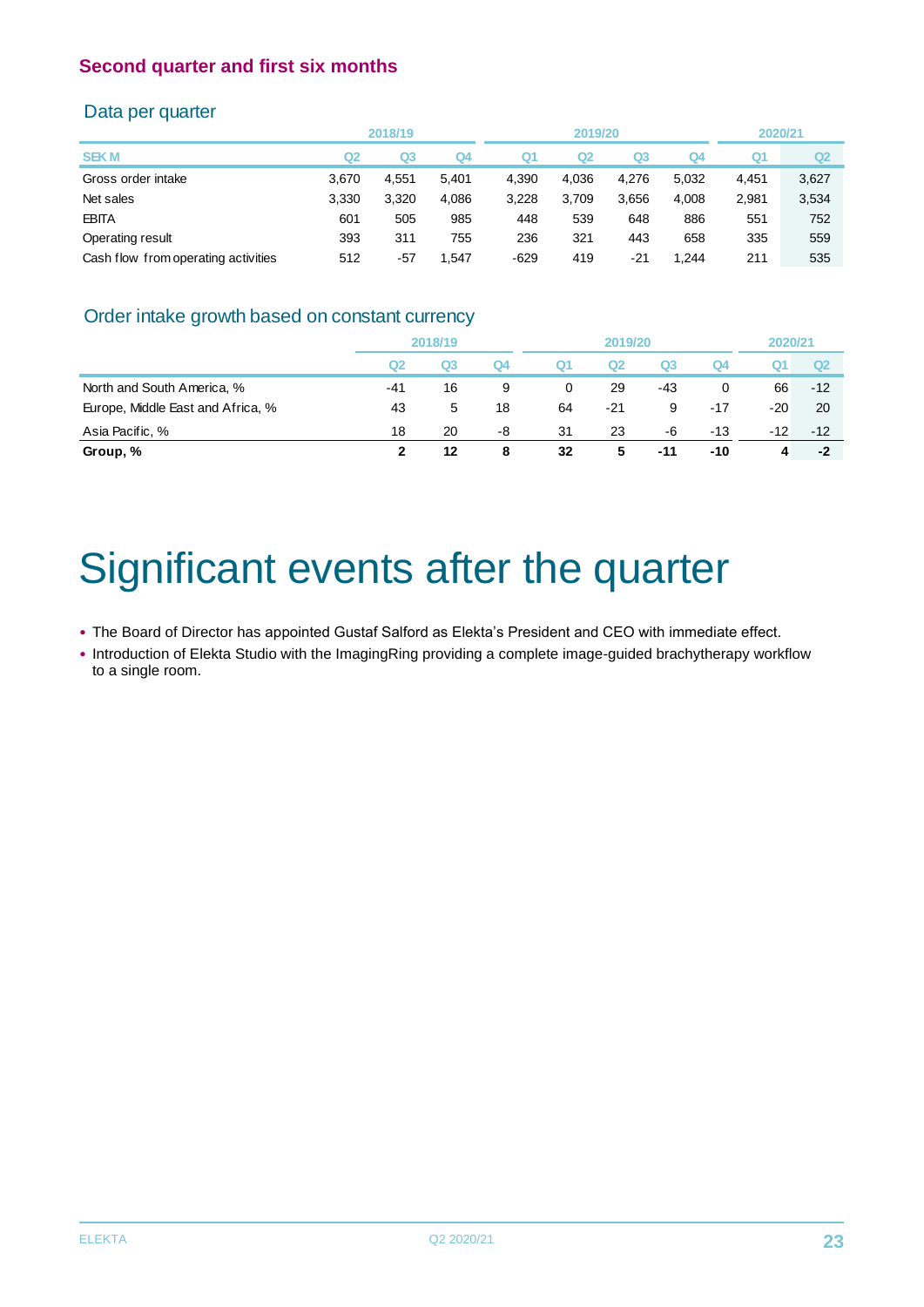# Alternative performance measures

Alternative Performance Measures (APMs) are measures and key figures that Elekta's management and other stakeholders use when managing and analyzing Elekta's business performance. These measures are not substitutes, but rather supplements to financial reporting measures prepared in accordance with IFRS. Key figures and other APMs used by Elekta are defined on www.elekta.com/investors/financials/definitions. Definitions and additional information on APMs can also be found on pages 143-146 in the Annual Report 2019/20.

#### Order and sales growth based on constant currency

Elekta's order intake and sales are, to a large extent, reported in subsidiaries with other functional currencies than SEK, which is the group reporting currency. In order to present order and sales growth on a more comparable basis and to show the impact of currency fluctuations, order and sales growth based on constant currency are presented. The schedules below present growth based on constant currency reconciled to the total growth reported in accordance with IFRS.

### Change gross order intake

|                                         | Europe, |                        |                |                     |                     |             |       |              |
|-----------------------------------------|---------|------------------------|----------------|---------------------|---------------------|-------------|-------|--------------|
|                                         |         | <b>North and South</b> |                | <b>Middle East.</b> |                     |             |       | <b>Group</b> |
|                                         |         | <b>America</b>         |                | and Africa          | <b>Asia Pacific</b> |             |       | total        |
|                                         | %       | <b>SEKM</b>            | $\%$           | <b>SEK M</b>        | $\%$                | <b>SEKM</b> | $\%$  | <b>SEKM</b>  |
| Q2 2020/21 vs. Q2 2019/20               |         |                        |                |                     |                     |             |       |              |
| Change based on constant currency       | $-12$   | $-139$                 | 20             | 248                 | $-12$               | $-188$      | $-2$  | $-78$        |
| Currency effects                        | $-11$   | $-138$                 | -6             | $-76$               | $-7$                | $-117$      | -8    | $-331$       |
| Reported change                         | $-23$   | $-277$                 | 14             | 172                 | $-19$               | $-305$      | $-10$ | $-410$       |
| Q2 2019/20 vs. Q2 2018/19               |         |                        |                |                     |                     |             |       |              |
| Change based on constant currency       | 29      | 250                    | $-21$          | $-337$              | 23                  | 271         | 5     | 184          |
| Currency effects                        | 9       | 77                     | $\mathbf 0$    | $-1$                | 9                   | 107         | 5     | 183          |
| Reported change                         | 37      | 327                    | $-21$          | $-338$              | 31                  | 378         | 10    | 366          |
| May - Oct 2020/21 vs. May - Oct 2019/20 |         |                        |                |                     |                     |             |       |              |
| Change based on constant currency       | 25      | 562                    | $-3$           | $-97$               | $-12$               | $-386$      | 1     | 79           |
| Currency effects                        | -8      | $-174$                 | $-4$           | $-110$              | $-4$                | $-143$      | -5    | $-428$       |
| Reported change                         | 17      | 388                    | $-7$           | $-207$              | $-17$               | $-530$      | $-4$  | $-349$       |
| May - Oct 2019/20 vs. May - Oct 2018/19 |         |                        |                |                     |                     |             |       |              |
| Change based on constant currency       | 13      | 248                    | 12             | 309                 | 26                  | 631         | 17    | 1,188        |
| Currency effects                        | 8       | 153                    | $\overline{2}$ | 58                  | 8                   | 183         | 6     | 394          |
| Reported change                         | 21      | 401                    | 14             | 367                 | 34                  | 814         | 23    | 1,582        |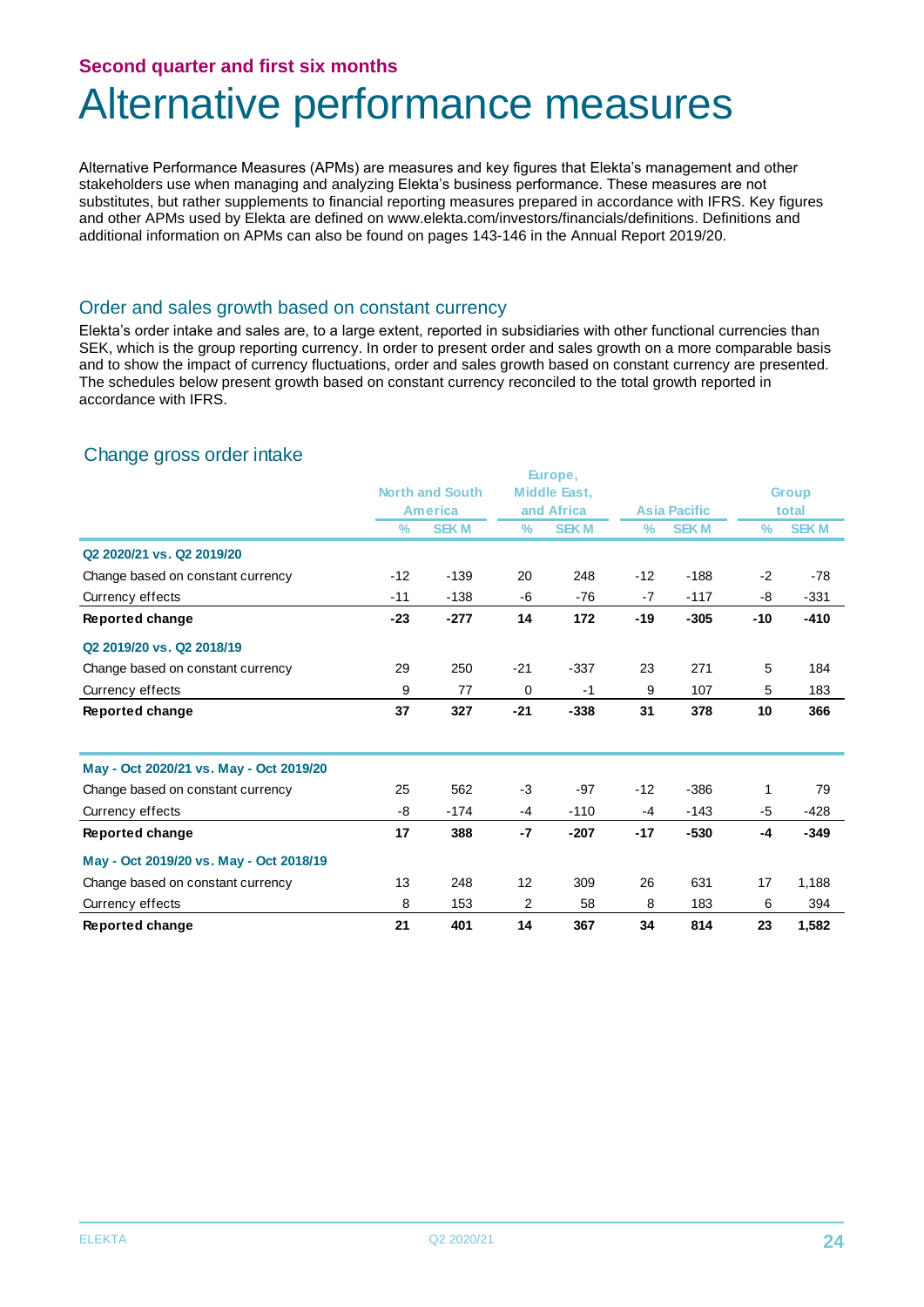# Change net sales

|                                         |       |                      |      | Europe,             |      |                     |      |              |
|-----------------------------------------|-------|----------------------|------|---------------------|------|---------------------|------|--------------|
|                                         |       | <b>North and</b>     |      | <b>Middle East.</b> |      |                     |      | <b>Group</b> |
|                                         |       | <b>South America</b> |      | and Africa          |      | <b>Asia Pacific</b> |      | total        |
|                                         | $\%$  | <b>SEKM</b>          | ℅    | <b>SEKM</b>         | $\%$ | <b>SEKM</b>         | ℅    | <b>SEKM</b>  |
| Q2 2020/21 vs. Q2 2019/20               |       |                      |      |                     |      |                     |      |              |
| Change based on constant currency       | $-16$ | $-196$               | $-4$ | $-60$               | 32   | 358                 | 3    | 102          |
| Currency effects                        | -9    | $-107$               | -5   | $-68$               | -9   | $-101$              | $-7$ | $-276$       |
| Reported change                         | $-25$ | $-303$               | -9   | $-128$              | 23   | 256                 | -5   | $-175$       |
| Q2 2019/20 vs. Q2 2018/19               |       |                      |      |                     |      |                     |      |              |
| Change based on constant currency       | 1     | 13                   | 8    | 102                 | 13   | 121                 | 7    | 236          |
| Currency effects                        | 7     | 80                   | 0    | $-2$                | 7    | 65                  | 4    | 143          |
| Reported change                         | 8     | 93                   | 8    | 100                 | 20   | 186                 | 11   | 379          |
| May - Oct 2020/21 vs. May - Oct 2019/20 |       |                      |      |                     |      |                     |      |              |
| Change based on constant currency       | $-10$ | $-232$               | -3   | $-77$               | 11   | 246                 | $-1$ | $-63$        |
| Currency effects                        | -6    | $-135$               | -4   | $-101$              | -6   | $-123$              | -5   | $-359$       |
| Reported change                         | $-17$ | $-368$               | $-7$ | $-178$              | 6    | 123                 | -6   | $-422$       |
| May - Oct 2019/20 vs. May - Oct 2018/19 |       |                      |      |                     |      |                     |      |              |
| Change based on constant currency       | 1     | 10                   | 10   | 233                 | 14   | 247                 | 8    | 490          |
| Currency effects                        | 8     | 156                  | 1    | 22                  | 7    | 120                 | 5    | 299          |
| Reported change                         | 8     | 166                  | 11   | 255                 | 20   | 367                 | 13   | 789          |

### EBITDA

EBITDA is used for the calculation of operational cash conversion and the net debt/EBITDA ratio.

| <b>SEKM</b>                           | Q <sub>2</sub> 2019/20 | Q3 2019/20 | Q4 2019/20 | Q1 2020/21 | Q2 2020/21 |
|---------------------------------------|------------------------|------------|------------|------------|------------|
| Operating result/EBIT                 | 321                    | 443        | 658        | 335        | 559        |
| Amortization:                         |                        |            |            |            |            |
| Capitalized development costs         | 187                    | 176        | 199        | 186        | 163        |
| Assets relating business combinations | 32                     | 30         | 29         | 30         | 30         |
| Depreciation                          | 95                     | 99         | 121        | 100        | 95         |
| <b>EBITDA</b>                         | 634                    | 747        | 1,008      | 651        | 846        |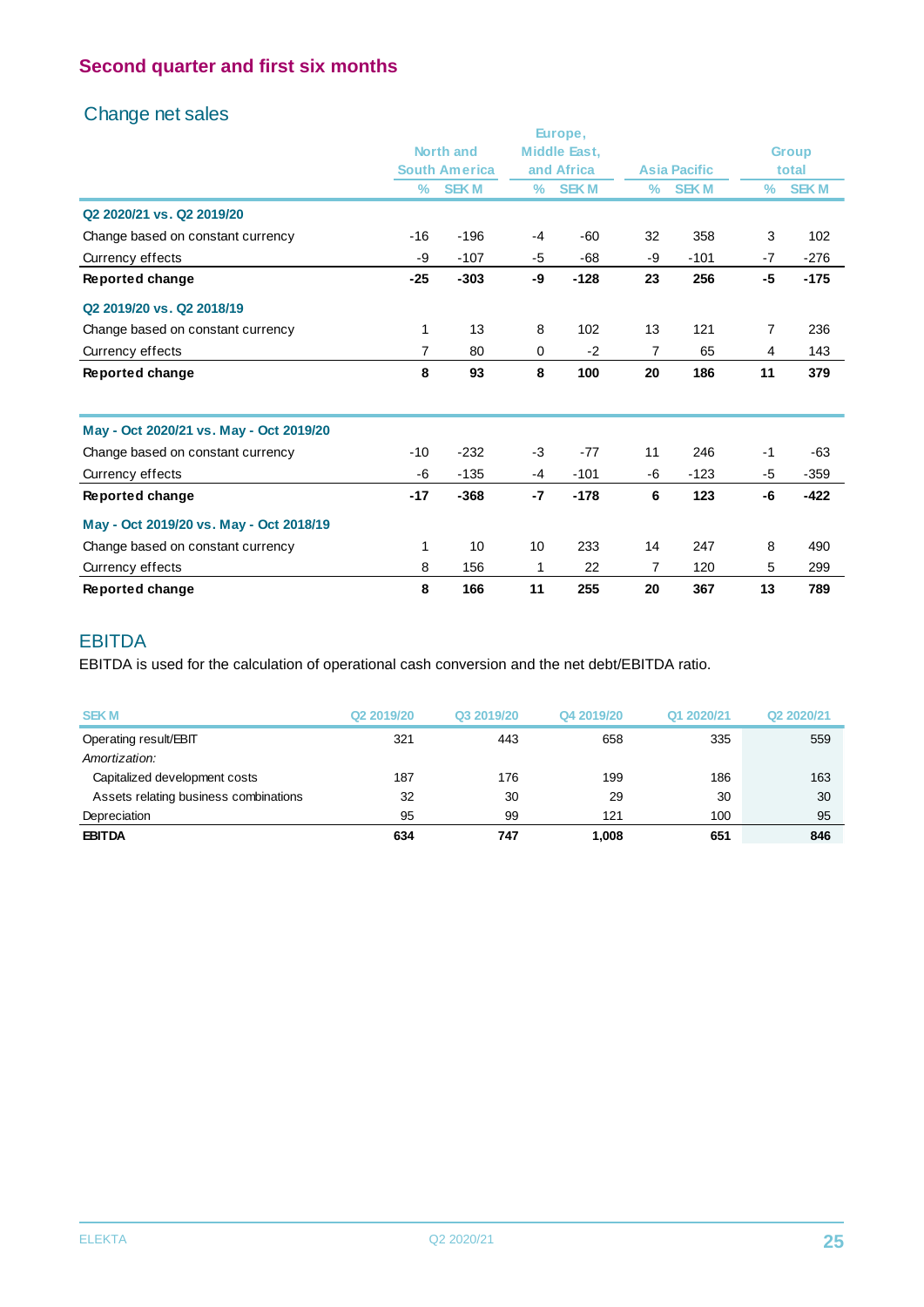### Return on capital employed

Return on capital employed is a measure of the profitability after taking into account the amount of total capital used unrelated to type of financing. A higher return on capital employed indicates a more efficient use of capital. Capital employed represents the value of the balance sheet net assets that is the key driver of cash flow and capital required to run the business. It is also used in the calculation of return on capital employed.

| <b>SEKM</b>                                   | Oct 31, 2019 | Jan 31, 2020 | Apr 30, 2020 | Jul 31, 2020 | Oct 31, 2020 |
|-----------------------------------------------|--------------|--------------|--------------|--------------|--------------|
| Profit before tax (12 months rolling)         | 1,478        | 1,604        | 1,454        | 1,546        | 1,751        |
| Financial expenses (12 months rolling)        | 227          | 230          | 266          | 256          | 268          |
| Profit before tax plus financial expenses     | 1.705        | 1,834        | 1.720        | 1,802        | 2,019        |
| <b>Total assets</b>                           | 25,239       | 25,234       | 28,411       | 26,798       | 25,497       |
| Deferred tax liabilities                      | $-584$       | $-596$       | $-545$       | $-559$       | $-560$       |
| Long-term provisions                          | $-211$       | $-195$       | $-235$       | $-222$       | $-255$       |
| Other long-term liabilities                   | $-55$        | $-55$        | $-73$        | -83          | $-92$        |
| Accounts payable                              | $-1,270$     | $-961$       | $-1,025$     | $-784$       | $-987$       |
| Advances from customers                       | $-4,777$     | $-4,601$     | $-4,103$     | $-3,875$     | $-3,881$     |
| Prepaid income                                | $-2,065$     | $-2,288$     | $-2,226$     | $-2,020$     | $-1,985$     |
| Accrued expenses                              | $-1,732$     | $-1,695$     | $-1,703$     | $-1,432$     | $-1,668$     |
| Current tax liabilities                       | $-184$       | $-183$       | $-246$       | $-191$       | $-188$       |
| Short-term provisions                         | $-185$       | $-182$       | $-179$       | $-182$       | $-182$       |
| Derivative financial instruments              | $-108$       | $-58$        | $-105$       | $-125$       | $-67$        |
| Other current liabilities                     | $-316$       | $-377$       | $-501$       | $-555$       | $-665$       |
| Capital employed                              | 13,752       | 14,044       | 17,472       | 16,769       | 14,968       |
| Average capital employed (last five quarters) | 12,680       | 13,103       | 14,247       | 15,133       | 15,401       |
| Return on capital employed                    | 13%          | 14%          | 12%          | 12%          | 13%          |

### Return on shareholders' equity

Return on shareholders' equity measures the return generated on shareholders' capital invested in the company.

| <b>SEKM</b>                                                                                                                | Q <sub>2</sub> 2019/20 | Q3 2019/20   | Q4 2019/20   | Q1 2020/21   | Q2 2020/21   |
|----------------------------------------------------------------------------------------------------------------------------|------------------------|--------------|--------------|--------------|--------------|
| Net income (12 months rolling)                                                                                             | 1.116                  | 1.213        | 1.084        | 1.153        | 1,307        |
| Average shareholders' equity excluding<br>non-controlling interests (last five quarters)<br>Return on shareholders' equity | 7.549<br>15%           | 7.796<br>16% | 7.967<br>14% | 7.977<br>14% | 8,007<br>16% |

### Operational cash conversion

Cash flow is a focus area for management. The operational cash conversion shows the relation between cash flow from operating activities and EBITDA.

| from operating activities and EBITDA. |            |            |            |            |            |
|---------------------------------------|------------|------------|------------|------------|------------|
| <b>SEKM</b>                           | Q2 2019/20 | Q3 2019/20 | Q4 2019/20 | Q1 2020/21 | Q2 2020/21 |
| Cash flow from operating activities   | 419        | $-21$      | 1.244      | 211        | 535        |
| <b>EBITDA</b>                         | 634        | 747        | 1.008      | 651        | 846        |
| <b>Operational cash conversion</b>    | 66%        | $-3%$      | 123%       | 32%        | 63%        |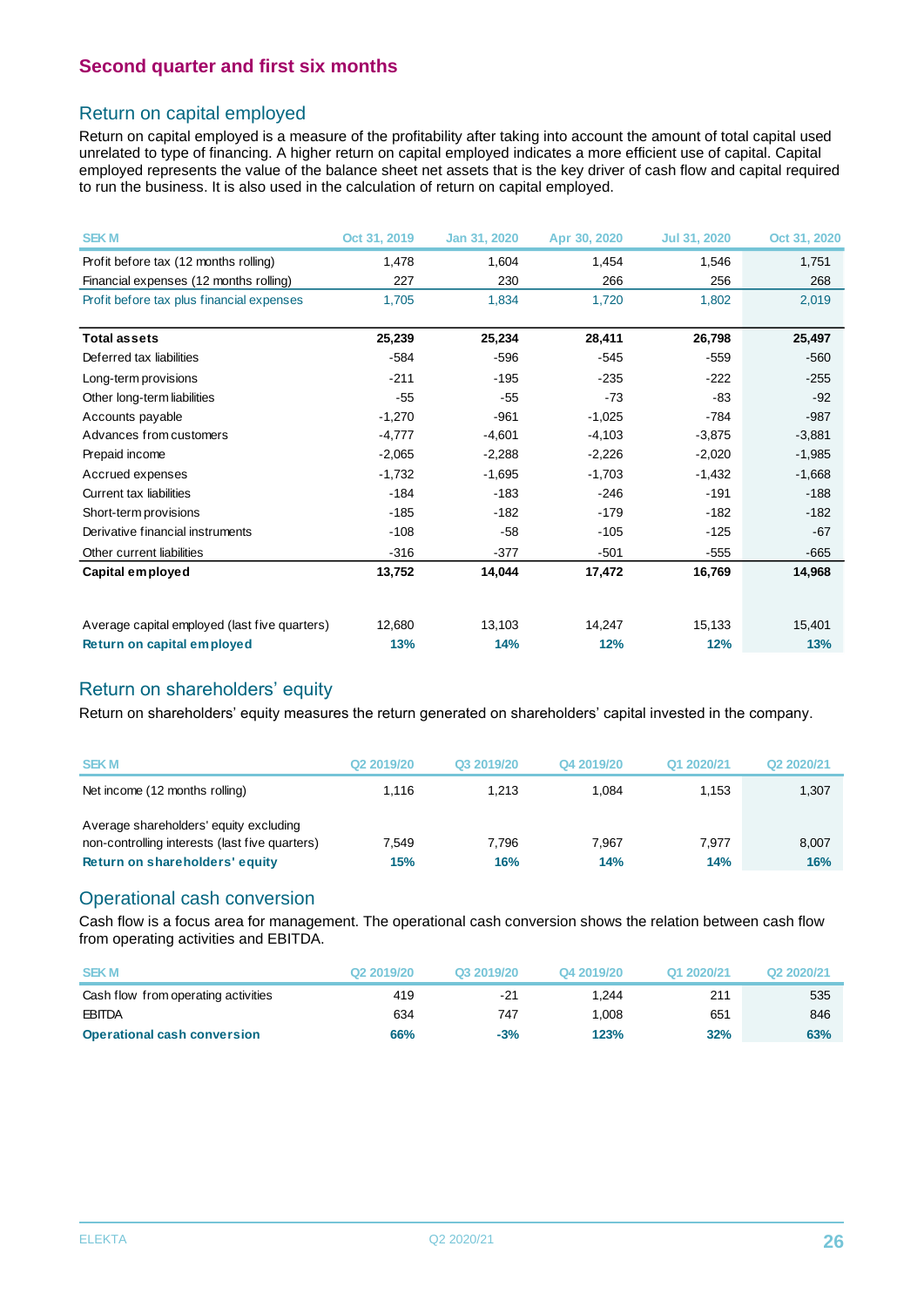### Working capital

In order to optimize cash generation, management focuses on working capital and reducing lead times between orders booked and cash received.

|                                    | <b>Oct 31</b> | <b>Oct 31</b> | <b>Apr 30</b> |
|------------------------------------|---------------|---------------|---------------|
| <b>SEK M</b>                       | 2020          | 2019          | 2020          |
| <b>Working capital assets</b>      |               |               |               |
| <b>Inventories</b>                 | 2,455         | 3,048         | 2,748         |
| Accounts receivable                | 3,218         | 3,529         | 3,379         |
| Accrued income                     | 1,929         | 1,356         | 1,526         |
| Other operating receivables        | 1,368         | 1,442         | 1,202         |
| Sum working capital assets         | 8,970         | 9,374         | 8,856         |
| <b>Working capital liabilities</b> |               |               |               |
| Accounts payable                   | 987           | 1,270         | 1,025         |
| Advances from customers            | 3,881         | 4,777         | 4,103         |
| Prepaid income                     | 1,985         | 2,065         | 2,226         |
| Accrued expenses                   | 1,668         | 1,732         | 1,703         |
| Short-term provisions              | 182           | 185           | 179           |
| Other current liabilities          | 665           | 316           | 501           |
| Sum working capital liabilities    | 9,368         | 10,345        | 9,735         |
| Net working capital                | $-398$        | $-971$        | -879          |
| % of 12 months net sales           | $-3%$         | $-7%$         | $-6%$         |

### Days Sales Outstanding

Days Sales Outstanding was negative 19 days at the end of October 31, 2020 (negative 36 days per April 30).

| <b>SEKM</b>                    | <b>Oct 31</b><br>2020 | <b>Oct 31</b><br>2019 | <b>Apr 30</b><br>2020 |
|--------------------------------|-----------------------|-----------------------|-----------------------|
| North and South America        | $-71$                 | $-73$                 | $-75$                 |
| Europe, Middle East and Africa | 54                    | 28                    | 37                    |
| Asia Pacific                   | $-53$                 | $-114$                | -82                   |
| Group                          | $-19$                 | -50                   | -36                   |

# Net debt and net debt/EBITDA ratio

Net debt is important for understanding the financial stability of the company. Net debt and net debt/EBITDA ratio are used by management to track the debt evolvement, the refinancing need and the leverage for the Group.

| <b>SEKM</b>                              | Oct 31, 2019 | Jan 31, 2020 | Apr 30, 2020 | Jul 31, 2020 | Oct 31, 2020 |
|------------------------------------------|--------------|--------------|--------------|--------------|--------------|
| Long-term interest-bearing liabilities   | 3,137        | 2.649        | 7.101        | 6.953        | 4,983        |
| Short-term interest-bearing liabilities  | 1.462        | 1.955        | 1.001        | 895          | 879          |
| Cash and cash equivalents and short-term |              |              |              |              |              |
| investments                              | $-3.090$     | $-2,507$     | -6,470       | $-5,846$     | $-3,913$     |
| Net debt                                 | 1.510        | 2.096        | 1.632        | 2.002        | 1.949        |
| EBITDA (12 months rolling)               | 2.750        | 2.951        | 2.931        | 3.040        | 3,252        |
| Net debt/EBITDA ratio                    | 0.55         | 0.71         | 0.56         | 0.66         | 0.60         |